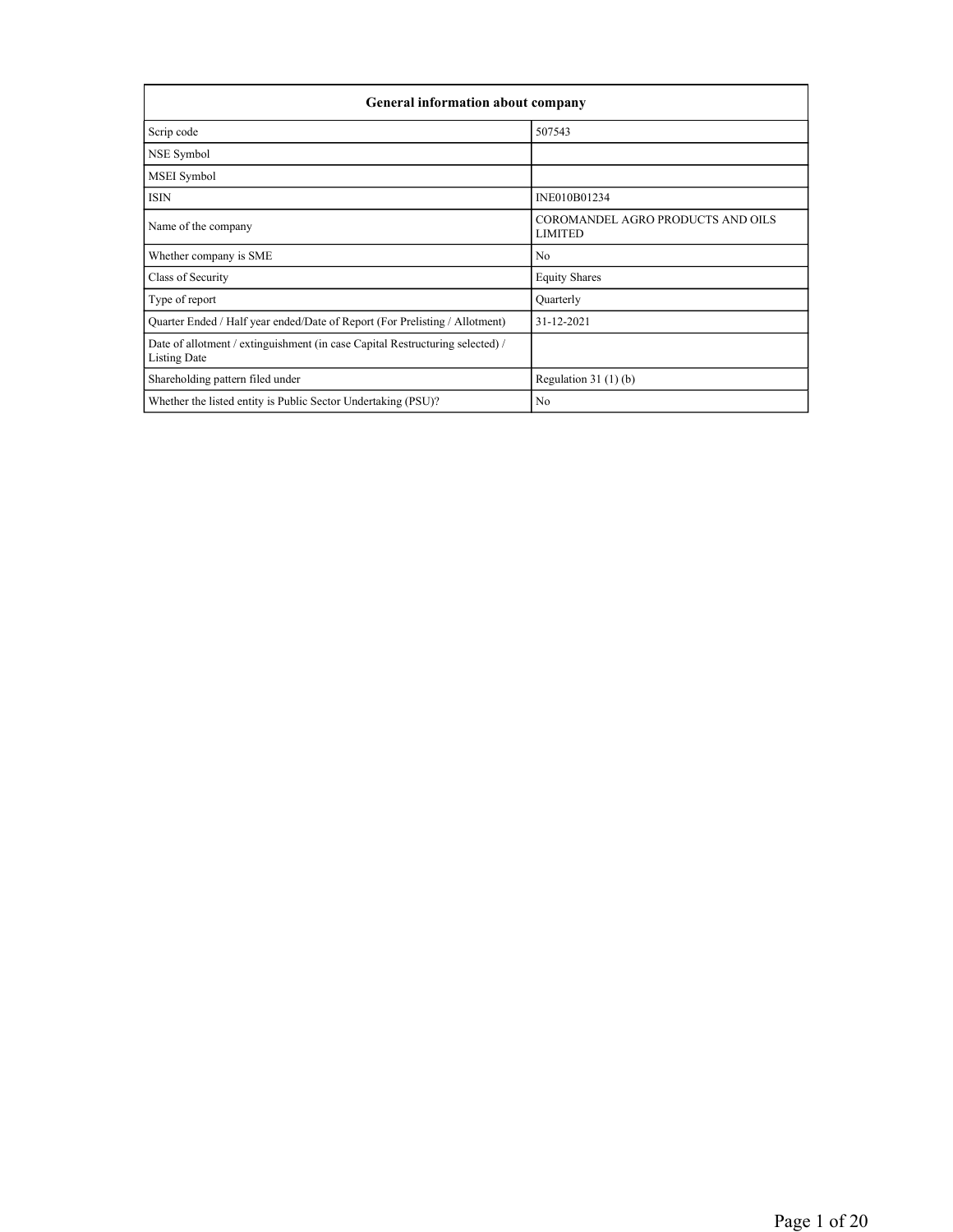|                | <b>Declaration</b>                                                                        |                |                                |                       |                            |  |  |  |  |
|----------------|-------------------------------------------------------------------------------------------|----------------|--------------------------------|-----------------------|----------------------------|--|--|--|--|
| Sr.<br>No.     | Particular                                                                                | Yes/No         | Promoter and<br>Promoter Group | Public<br>shareholder | Non Promoter-Non<br>Public |  |  |  |  |
|                | Whether the Listed Entity has issued any partly paid up<br>shares?                        | N <sub>o</sub> | No                             | No                    | No                         |  |  |  |  |
| $\overline{2}$ | Whether the Listed Entity has issued any Convertible<br>Securities?                       | N <sub>o</sub> | No                             | N <sub>0</sub>        | No                         |  |  |  |  |
| 3              | Whether the Listed Entity has issued any Warrants?                                        | N <sub>0</sub> | N <sub>0</sub>                 | N <sub>0</sub>        | N <sub>0</sub>             |  |  |  |  |
| 4              | Whether the Listed Entity has any shares against which<br>depository receipts are issued? | N <sub>o</sub> | No                             | N <sub>0</sub>        | No                         |  |  |  |  |
| 5              | Whether the Listed Entity has any shares in locked-in?                                    | N <sub>0</sub> | No                             | N <sub>0</sub>        | No                         |  |  |  |  |
| 6              | Whether any shares held by promoters are pledge or<br>otherwise encumbered?               | No             | No                             |                       |                            |  |  |  |  |
| $\overline{7}$ | Whether company has equity shares with differential<br>voting rights?                     | N <sub>0</sub> | No                             | N <sub>0</sub>        | No                         |  |  |  |  |
| 8              | Whether the listed entity has any significant beneficial<br>owner?                        | No             |                                |                       |                            |  |  |  |  |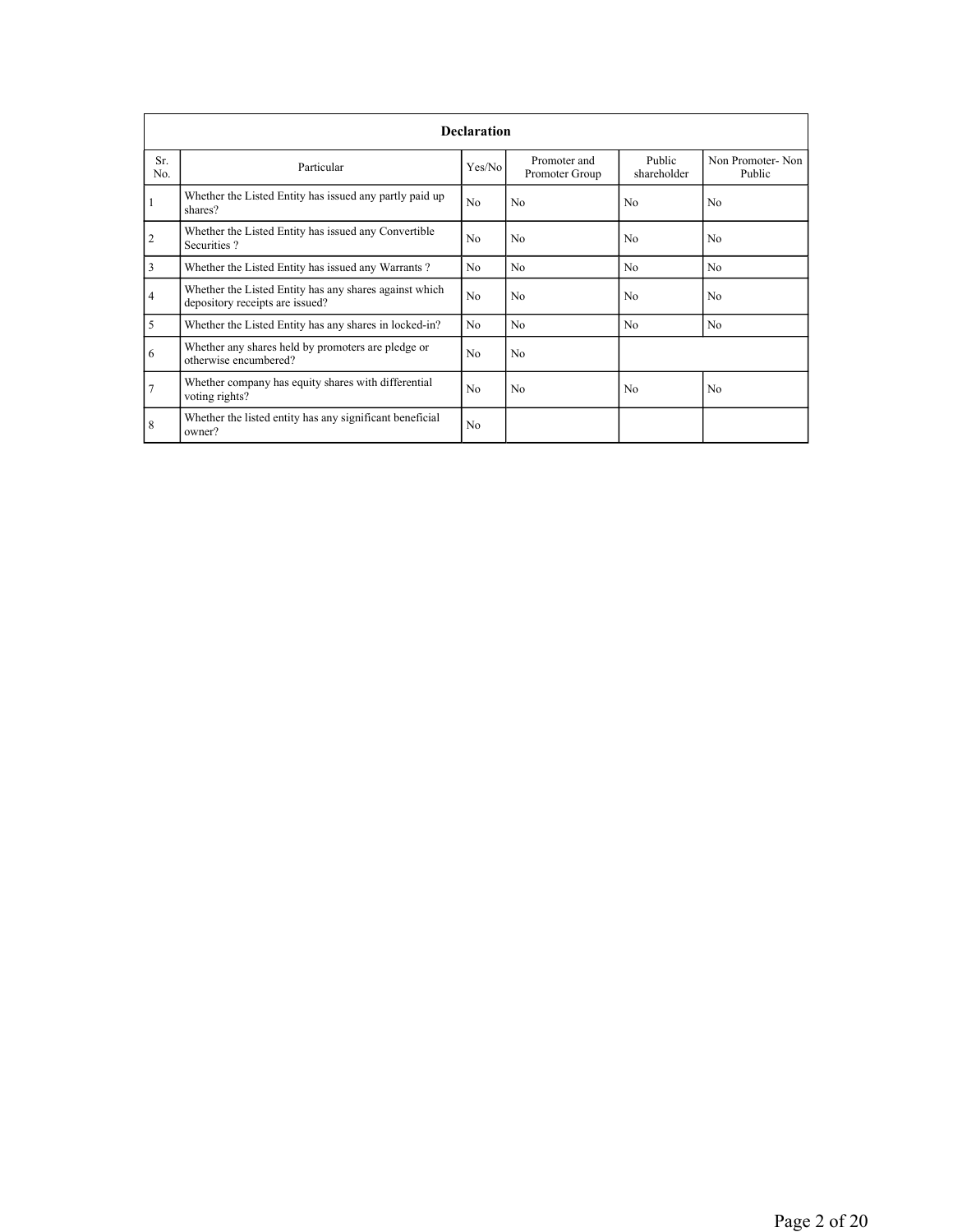|                 | <b>Table I - Summary Statement holding of specified securities</b> |                                  |                                   |                   |                                                               |                                                       |                                                                                                                      |                                                                  |               |        |                     |  |
|-----------------|--------------------------------------------------------------------|----------------------------------|-----------------------------------|-------------------|---------------------------------------------------------------|-------------------------------------------------------|----------------------------------------------------------------------------------------------------------------------|------------------------------------------------------------------|---------------|--------|---------------------|--|
| Category<br>(1) | Category of<br>shareholder<br>(II)                                 | Nos. Of<br>shareholders<br>(III) | No. of                            | No. Of<br>Partly  | No. Of                                                        | Total<br>nos.                                         | Shareholding as a<br>% of total no. of<br>shares (calculated<br>as per SCRR,<br>1957) (VIII) As a<br>% of $(A+B+C2)$ | Number of Voting Rights held in<br>each class of securities (IX) |               |        |                     |  |
|                 |                                                                    |                                  | fully paid<br>up equity<br>shares | paid-up<br>equity | shares<br>underlying<br>Depository<br>shares<br>Receipts (VI) | shares<br>held<br>$(VII) =$<br>$(IV)+(V)$<br>$+ (VI)$ |                                                                                                                      | No of Voting (XIV)<br>Rights                                     |               |        | Total as a          |  |
|                 |                                                                    |                                  | held $(IV)$                       | held(V)           |                                                               |                                                       |                                                                                                                      | Class<br>eg: $X$                                                 | Class<br>eg:y | Total  | $%$ of<br>$(A+B+C)$ |  |
| (A)             | Promoter &<br>Promoter<br>Group                                    | 10                               | 576936                            |                   |                                                               | 576936                                                | 73.03                                                                                                                | 576936                                                           |               | 576936 | 73.03               |  |
| (B)             | Public                                                             | 103                              | 213064                            |                   |                                                               | 213064                                                | 26.97                                                                                                                | 213064                                                           |               | 213064 | 26.97               |  |
| (C)             | Non<br>Promoter-<br>Non Public                                     |                                  |                                   |                   |                                                               |                                                       |                                                                                                                      |                                                                  |               |        |                     |  |
| (C1)            | <b>Shares</b><br>underlying<br><b>DRs</b>                          |                                  |                                   |                   |                                                               |                                                       |                                                                                                                      |                                                                  |               |        |                     |  |
| (C2)            | Shares held<br>by<br>Employee<br>Trusts                            |                                  |                                   |                   |                                                               |                                                       |                                                                                                                      |                                                                  |               |        |                     |  |
|                 | Total                                                              | 113                              | 790000                            |                   |                                                               | 790000                                                | 100                                                                                                                  | 790000                                                           |               | 790000 | 100                 |  |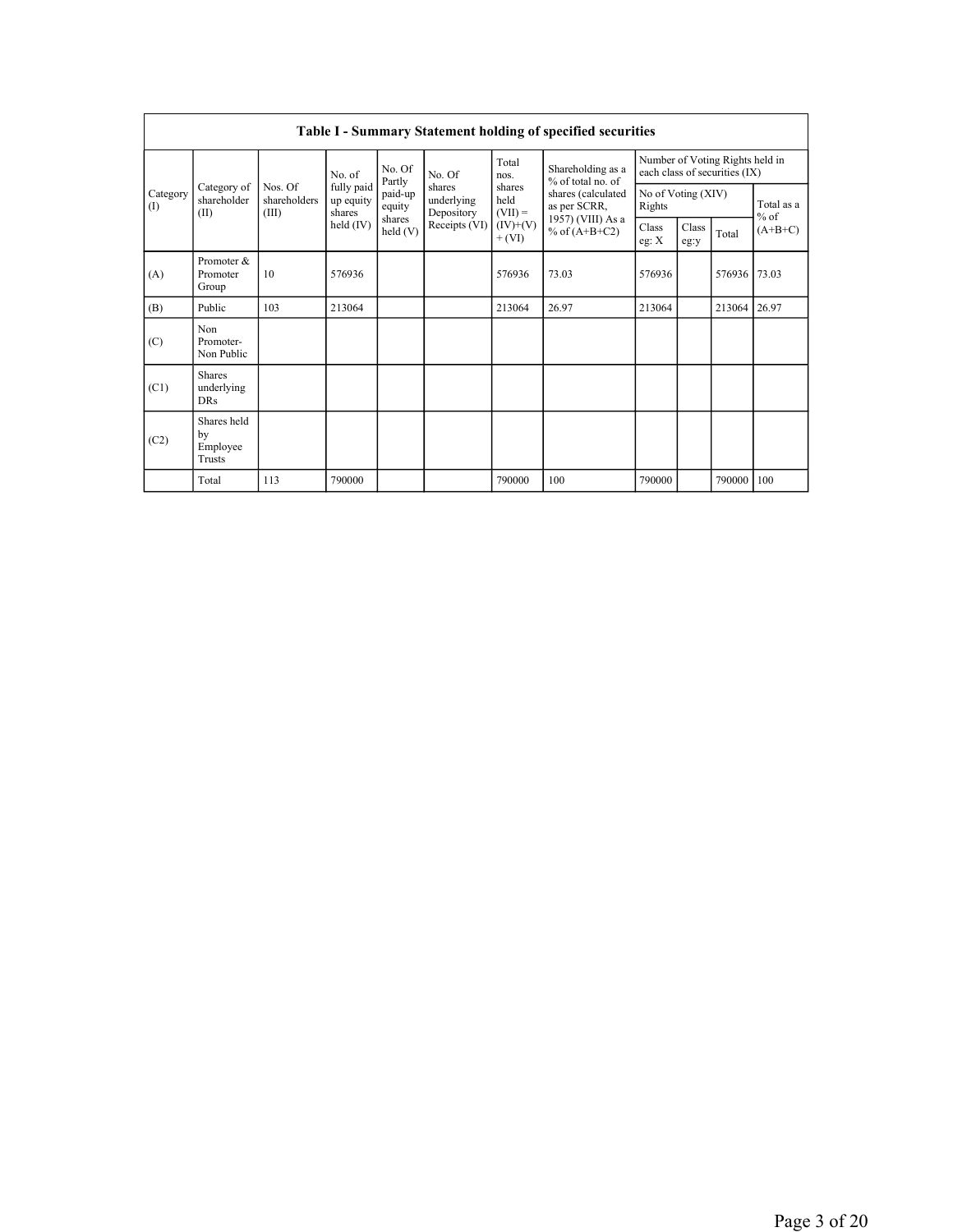| Table I - Summary Statement holding of specified securities |                                                |                                                        |                                                      |                                                                                                               |                                                                                                            |                                          |                                                       |                                                                               |                                         |                                       |
|-------------------------------------------------------------|------------------------------------------------|--------------------------------------------------------|------------------------------------------------------|---------------------------------------------------------------------------------------------------------------|------------------------------------------------------------------------------------------------------------|------------------------------------------|-------------------------------------------------------|-------------------------------------------------------------------------------|-----------------------------------------|---------------------------------------|
| Category<br>(1)                                             | Category of<br>shareholder<br>(II)             | No. Of<br><b>Shares</b><br>Underlying<br>Outstanding   | No. of<br><b>Shares</b><br>Underlying<br>Outstanding | No. Of Shares<br>Underlying<br>Outstanding<br>convertible<br>securities and<br>No. Of<br>Warrants (Xi)<br>(a) | Shareholding, as<br>a % assuming full<br>conversion of<br>convertible<br>securities (as a<br>percentage of | Number of<br>Locked in<br>shares $(XII)$ |                                                       | Number of<br><b>Shares</b><br>pledged or<br>otherwise<br>encumbered<br>(XIII) |                                         | Number of<br>equity shares<br>held in |
|                                                             |                                                | convertible<br>Warrants<br>securities $(X)$<br>$(X_i)$ |                                                      |                                                                                                               | diluted share<br>capital) $(XI)$ =<br>(VII)+(X) As a $\%$<br>of $(A+B+C2)$                                 | N <sub>0</sub><br>(a)                    | As a $\%$<br>of total<br><b>Shares</b><br>held<br>(b) | No.<br>(a)                                                                    | As a %<br>of total<br>Shares<br>held(b) | dematerialized<br>form $(XIV)$        |
| (A)                                                         | Promoter &<br>Promoter<br>Group                |                                                        |                                                      |                                                                                                               | 73.03                                                                                                      |                                          |                                                       |                                                                               |                                         | 576936                                |
| (B)                                                         | Public                                         |                                                        |                                                      |                                                                                                               | 26.97                                                                                                      |                                          |                                                       |                                                                               |                                         | 165884                                |
| (C)                                                         | Non<br>Promoter-<br>Non Public                 |                                                        |                                                      |                                                                                                               |                                                                                                            |                                          |                                                       |                                                                               |                                         |                                       |
| (C1)                                                        | <b>Shares</b><br>underlying<br><b>DRs</b>      |                                                        |                                                      |                                                                                                               |                                                                                                            |                                          |                                                       |                                                                               |                                         |                                       |
| (C2)                                                        | Shares held<br>by<br>Employee<br><b>Trusts</b> |                                                        |                                                      |                                                                                                               |                                                                                                            |                                          |                                                       |                                                                               |                                         |                                       |
|                                                             | Total                                          |                                                        |                                                      |                                                                                                               | 100                                                                                                        |                                          |                                                       |                                                                               |                                         | 742820                                |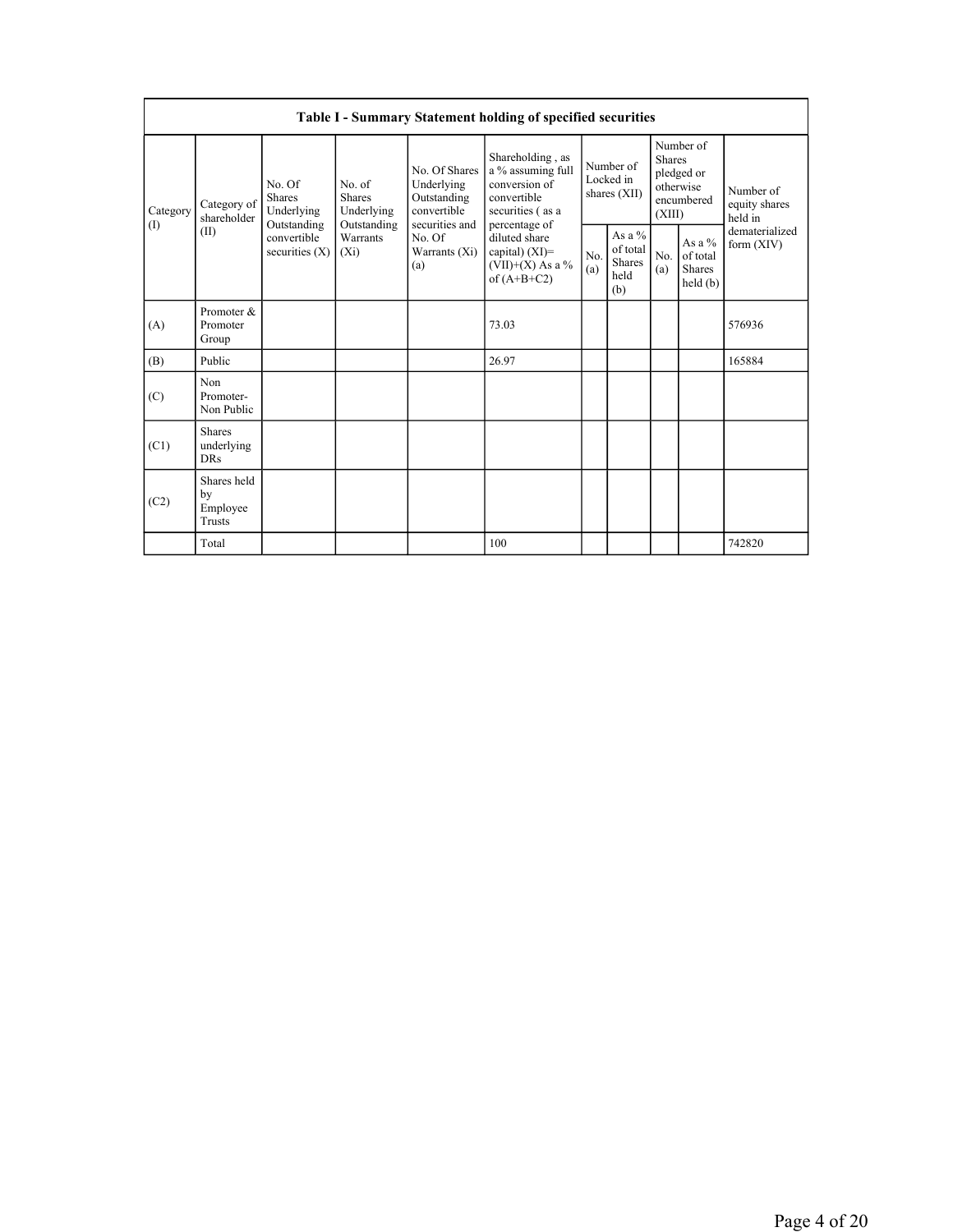| Table II - Statement showing shareholding pattern of the Promoter and Promoter Group    |                                                                                                                     |                                  |                                      |                                 |                                                |                                         |                                                              |                              |               |                                                                  |                           |
|-----------------------------------------------------------------------------------------|---------------------------------------------------------------------------------------------------------------------|----------------------------------|--------------------------------------|---------------------------------|------------------------------------------------|-----------------------------------------|--------------------------------------------------------------|------------------------------|---------------|------------------------------------------------------------------|---------------------------|
|                                                                                         |                                                                                                                     |                                  | No. of                               | No. Of<br>Partly                | No. Of                                         | Total<br>nos.                           | Shareholding<br>as a % of total                              |                              |               | Number of Voting Rights held in<br>each class of securities (IX) |                           |
| Sr.                                                                                     | Category & Name<br>of the Shareholders<br>$\rm(D)$                                                                  | Nos. Of<br>shareholders<br>(III) | fully<br>paid up<br>equity<br>shares | paid-<br>up<br>equity<br>shares | shares<br>underlying<br>Depository<br>Receipts | shares<br>held<br>$(VII) =$<br>$(IV)$ + | no. of shares<br>(calculated as<br>per SCRR,<br>1957) (VIII) | No of Voting (XIV)<br>Rights |               |                                                                  | Total<br>as a %<br>of     |
|                                                                                         |                                                                                                                     |                                  | held<br>(IV)                         | held<br>(V)                     | (VI)                                           | $(V)$ +<br>(VI)                         | As a % of<br>$(A+B+C2)$                                      | Class<br>eg: X               | Class<br>eg:y | Total                                                            | Total<br>Voting<br>rights |
| A                                                                                       | Table II - Statement showing shareholding pattern of the Promoter and Promoter Group                                |                                  |                                      |                                 |                                                |                                         |                                                              |                              |               |                                                                  |                           |
| (1)                                                                                     | Indian                                                                                                              |                                  |                                      |                                 |                                                |                                         |                                                              |                              |               |                                                                  |                           |
| (a)                                                                                     | Individuals/Hindu<br>undivided Family                                                                               | 7                                | 202273                               |                                 |                                                | 202273                                  | 25.6                                                         | 202273                       |               | 202273                                                           | 25.6                      |
| (d)                                                                                     | Any Other<br>(specify)                                                                                              | 3                                | 374663                               |                                 |                                                | 374663                                  | 47.43                                                        | 374663                       |               | 374663                                                           | 47.43                     |
| Sub-Total (A)<br>(1)                                                                    |                                                                                                                     | 10                               | 576936                               |                                 |                                                | 576936                                  | 73.03                                                        | 576936                       |               | 576936                                                           | 73.03                     |
| (2)                                                                                     | Foreign                                                                                                             |                                  |                                      |                                 |                                                |                                         |                                                              |                              |               |                                                                  |                           |
| Total<br>Shareholding<br>of Promoter<br>and Promoter<br>Group $(A)=$<br>$(A)(1)+(A)(2)$ |                                                                                                                     | 10                               | 576936                               |                                 |                                                | 576936                                  | 73.03                                                        | 576936                       |               | 576936                                                           | 73.03                     |
| B                                                                                       | Table III - Statement showing shareholding pattern of the Public shareholder                                        |                                  |                                      |                                 |                                                |                                         |                                                              |                              |               |                                                                  |                           |
| (1)                                                                                     | Institutions                                                                                                        |                                  |                                      |                                 |                                                |                                         |                                                              |                              |               |                                                                  |                           |
| (f)                                                                                     | Financial<br>Institutions/ Banks                                                                                    | 2                                | 63249                                |                                 |                                                | 63249                                   | 8.01                                                         | 63249                        |               | 63249                                                            | 8.01                      |
| Sub-Total (B)<br>(1)                                                                    |                                                                                                                     | $\mathbf{2}$                     | 63249                                |                                 |                                                | 63249                                   | 8.01                                                         | 63249                        |               | 63249                                                            | 8.01                      |
| (3)                                                                                     | Non-institutions                                                                                                    |                                  |                                      |                                 |                                                |                                         |                                                              |                              |               |                                                                  |                           |
| (a(i))                                                                                  | Individuals -<br>i.Individual<br>shareholders<br>holding nominal<br>share capital up to<br>Rs. 2 lakhs.             | 98                               | 48580                                |                                 |                                                | 48580                                   | 6.15                                                         | 48580                        |               | 48580                                                            | 6.15                      |
| (a(ii))                                                                                 | Individuals - ii.<br>Individual<br>shareholders<br>holding nominal<br>share capital in<br>excess of Rs. 2<br>lakhs. | 2                                | 68125                                |                                 |                                                | 68125                                   | 8.62                                                         | 68125                        |               | 68125                                                            | 8.62                      |
| (e)                                                                                     | Any Other<br>(specify)                                                                                              | $\mathbf{1}$                     | 33110                                |                                 |                                                | 33110                                   | 4.19                                                         | 33110                        |               | 33110                                                            | 4.19                      |
| Sub-Total (B)<br>(3)                                                                    |                                                                                                                     | 101                              | 149815                               |                                 |                                                | 149815                                  | 18.96                                                        | 149815                       |               | 149815                                                           | 18.96                     |
| <b>Total Public</b><br>Shareholding<br>$(B)=(B)(1)+$<br>$(B)(2)+(B)(3)$                 |                                                                                                                     | 103                              | 213064                               |                                 |                                                | 213064                                  | 26.97                                                        | 213064                       |               | 213064                                                           | 26.97                     |
| $\mathbf C$                                                                             | Table IV - Statement showing shareholding pattern of the Non Promoter- Non Public shareholder                       |                                  |                                      |                                 |                                                |                                         |                                                              |                              |               |                                                                  |                           |
| Total<br>$(A+B+C2)$                                                                     |                                                                                                                     | 113                              | 790000                               |                                 |                                                | 790000                                  | 100                                                          | 790000                       |               | 790000                                                           | 100                       |
| Total<br>$(A+B+C)$                                                                      |                                                                                                                     | 113                              | 790000                               |                                 |                                                | 790000                                  | 100                                                          | 790000                       |               | 790000                                                           | 100                       |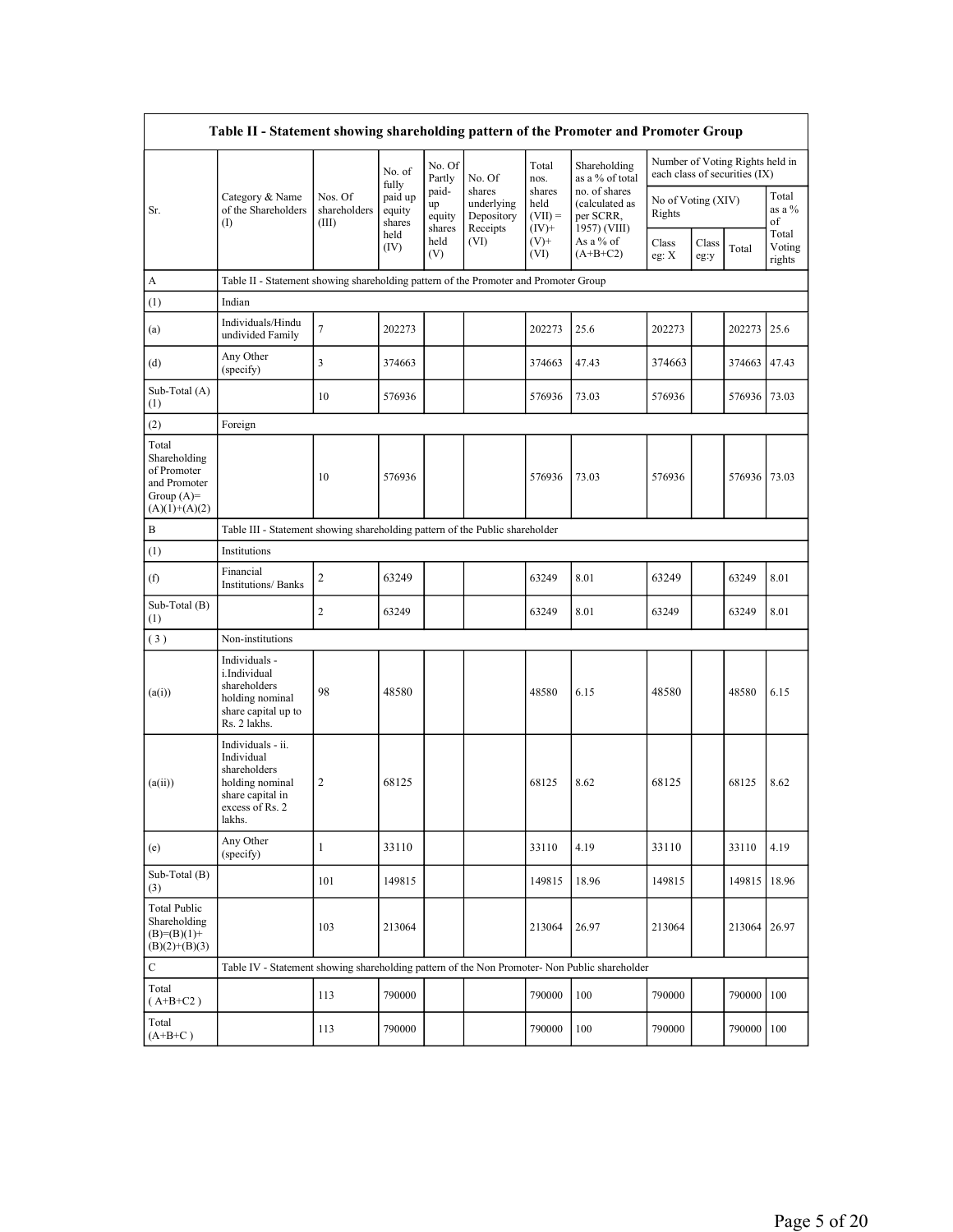| Table II - Statement showing shareholding pattern of the Promoter and Promoter Group    |                                                                               |                                                             |                                                                                                               |                                                                                               |                                        |                                             |                                                                        |                                           |                                       |
|-----------------------------------------------------------------------------------------|-------------------------------------------------------------------------------|-------------------------------------------------------------|---------------------------------------------------------------------------------------------------------------|-----------------------------------------------------------------------------------------------|----------------------------------------|---------------------------------------------|------------------------------------------------------------------------|-------------------------------------------|---------------------------------------|
| Sr.                                                                                     | No. Of Shares<br>Underlying<br>Outstanding<br>convertible<br>securities $(X)$ | No. of Shares<br>Underlying<br>Outstanding<br>Warrants (Xi) | No. Of Shares<br>Underlying<br>Outstanding<br>convertible<br>securities and<br>No. Of<br>Warrants (Xi)<br>(a) | Shareholding, as a<br>% assuming full<br>conversion of<br>convertible<br>securities (as a     | Number of<br>Locked in<br>shares (XII) |                                             | Number of<br>Shares<br>pledged or<br>otherwise<br>encumbered<br>(XIII) |                                           | Number of<br>equity shares<br>held in |
|                                                                                         |                                                                               |                                                             |                                                                                                               | percentage of diluted<br>share capital) $(XI)$ =<br>$(VII)+(X)$ As a % of<br>$(A+B+C2)$       | No.<br>(a)                             | As a %<br>of total<br>Shares<br>held<br>(b) | No.<br>(a)                                                             | As a $%$<br>of total<br>Shares<br>held(b) | dematerialized<br>form $(XIV)$        |
| А                                                                                       |                                                                               |                                                             |                                                                                                               | Table II - Statement showing shareholding pattern of the Promoter and Promoter Group          |                                        |                                             |                                                                        |                                           |                                       |
| (1)                                                                                     | Indian                                                                        |                                                             |                                                                                                               |                                                                                               |                                        |                                             |                                                                        |                                           |                                       |
| (a)                                                                                     |                                                                               |                                                             |                                                                                                               | 25.6                                                                                          |                                        |                                             |                                                                        |                                           | 202273                                |
| (d)                                                                                     |                                                                               |                                                             |                                                                                                               | 47.43                                                                                         |                                        |                                             |                                                                        |                                           | 374663                                |
| Sub-Total (A)<br>(1)                                                                    |                                                                               |                                                             |                                                                                                               | 73.03                                                                                         |                                        |                                             |                                                                        |                                           | 576936                                |
| (2)                                                                                     | Foreign                                                                       |                                                             |                                                                                                               |                                                                                               |                                        |                                             |                                                                        |                                           |                                       |
| Total<br>Shareholding of<br>Promoter and<br>Promoter<br>Group $(A)=(A)$<br>$(1)+(A)(2)$ |                                                                               |                                                             |                                                                                                               | 73.03                                                                                         |                                        |                                             |                                                                        |                                           | 576936                                |
| B                                                                                       |                                                                               |                                                             |                                                                                                               | Table III - Statement showing shareholding pattern of the Public shareholder                  |                                        |                                             |                                                                        |                                           |                                       |
| (1)                                                                                     | Institutions                                                                  |                                                             |                                                                                                               |                                                                                               |                                        |                                             |                                                                        |                                           |                                       |
| (f)                                                                                     |                                                                               |                                                             |                                                                                                               | 8.01                                                                                          |                                        |                                             |                                                                        |                                           | 63249                                 |
| Sub-Total (B)<br>(1)                                                                    |                                                                               |                                                             |                                                                                                               | 8.01                                                                                          |                                        |                                             |                                                                        |                                           | 63249                                 |
| (3)                                                                                     | Non-institutions                                                              |                                                             |                                                                                                               |                                                                                               |                                        |                                             |                                                                        |                                           |                                       |
| (a(i))                                                                                  |                                                                               |                                                             |                                                                                                               | 6.15                                                                                          |                                        |                                             |                                                                        |                                           | 1400                                  |
| (a(ii))                                                                                 |                                                                               |                                                             |                                                                                                               | 8.62                                                                                          |                                        |                                             |                                                                        |                                           | 68125                                 |
| (e)                                                                                     |                                                                               |                                                             |                                                                                                               | 4.19                                                                                          |                                        |                                             |                                                                        |                                           | 33110                                 |
| Sub-Total (B)<br>(3)                                                                    |                                                                               |                                                             |                                                                                                               | 18.96                                                                                         |                                        |                                             |                                                                        |                                           | 102635                                |
| <b>Total Public</b><br>Shareholding<br>$(B)=(B)(1)+(B)$<br>$(2)+(B)(3)$                 |                                                                               |                                                             |                                                                                                               | 26.97                                                                                         |                                        |                                             |                                                                        |                                           | 165884                                |
| $\mathbf C$                                                                             |                                                                               |                                                             |                                                                                                               | Table IV - Statement showing shareholding pattern of the Non Promoter- Non Public shareholder |                                        |                                             |                                                                        |                                           |                                       |
| Total<br>$(A+B+C2)$                                                                     |                                                                               |                                                             |                                                                                                               | 100                                                                                           |                                        |                                             |                                                                        |                                           | 742820                                |
| Total<br>$(A+B+C)$                                                                      |                                                                               |                                                             |                                                                                                               | 100                                                                                           |                                        |                                             |                                                                        |                                           | 742820                                |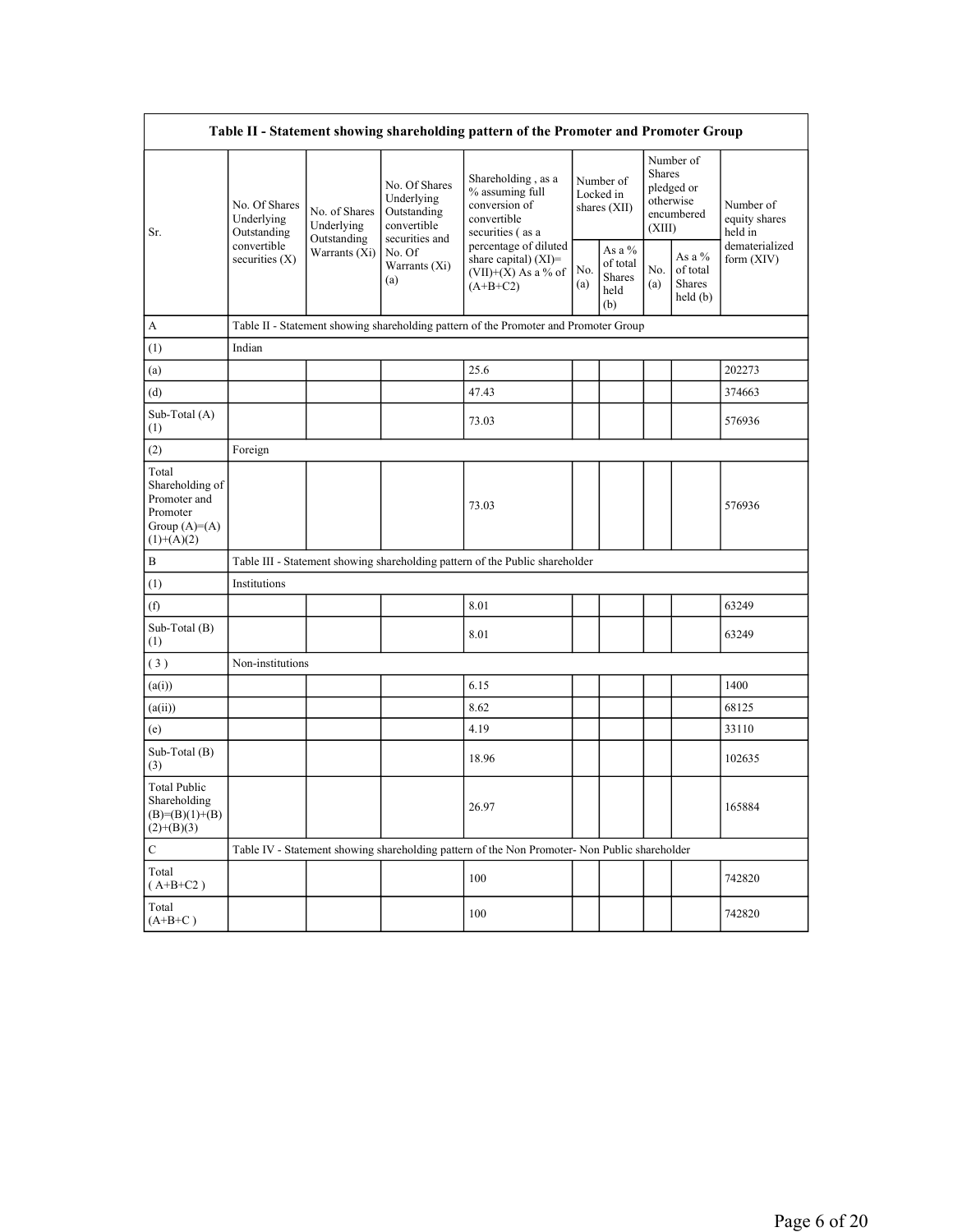|                                                                                                                                                                                                |                                                               |                               | Individuals/Hindu undivided Family |                                |                        |                                |                                                             |
|------------------------------------------------------------------------------------------------------------------------------------------------------------------------------------------------|---------------------------------------------------------------|-------------------------------|------------------------------------|--------------------------------|------------------------|--------------------------------|-------------------------------------------------------------|
| Searial No.                                                                                                                                                                                    | $\mathbf{1}$                                                  | $\mathbf{2}$                  | $\mathfrak{Z}$                     | $\overline{4}$                 | $\sqrt{5}$             | 6                              | 7                                                           |
| Name of the<br>Shareholders<br>$\rm (I)$                                                                                                                                                       | <b>MADDI</b><br><b>VENKATESWARA</b><br>RAO                    | <b>MADDI</b><br><b>RAMESH</b> | <b>MADDI</b><br><b>LALITHA</b>     | <b>MADDI</b><br><b>RADHIKA</b> | MADDI<br><b>SOUMYA</b> | <b>MADDI</b><br><b>SANHITA</b> | <b>MADDI</b><br><b>NOVITA SRI</b><br>RAGA<br><b>SANJANA</b> |
| PAN(II)                                                                                                                                                                                        | ACVPM9337R                                                    | ADQPM2490R                    | ADQPM2486H                         | AFOPM0924L                     | AFMPM7607J             | AJZPM0131G                     | CAOPM5979E                                                  |
| No. of fully<br>paid up equity<br>shares held<br>(IV)                                                                                                                                          | 65980                                                         | 32765                         | 48600                              | 15104                          | 13385                  | 11335                          | 15104                                                       |
| No. Of Partly<br>paid-up equity<br>shares held<br>(V)                                                                                                                                          |                                                               |                               |                                    |                                |                        |                                |                                                             |
| No. Of shares<br>underlying<br>Depository<br>Receipts (VI)                                                                                                                                     |                                                               |                               |                                    |                                |                        |                                |                                                             |
| Total nos.<br>shares held<br>$(VII) = (IV) +$<br>$(V)$ + $(VI)$                                                                                                                                | 65980                                                         | 32765                         | 48600                              | 15104                          | 13385                  | 11335                          | 15104                                                       |
| Shareholding<br>as a % of total<br>no. of shares<br>(calculated as<br>per SCRR,<br>1957) (VIII)<br>As a % of<br>$(A+B+C2)$                                                                     | 8.35                                                          | 4.15                          | 6.15                               | 1.91                           | 1.69                   | 1.43                           | 1.91                                                        |
|                                                                                                                                                                                                | Number of Voting Rights held in each class of securities (IX) |                               |                                    |                                |                        |                                |                                                             |
| Class eg: $X$                                                                                                                                                                                  | 65980                                                         | 32765                         | 48600                              | 15104                          | 13385                  | 11335                          | 15104                                                       |
| Class eg:y                                                                                                                                                                                     |                                                               |                               |                                    |                                |                        |                                |                                                             |
| Total                                                                                                                                                                                          | 65980                                                         | 32765                         | 48600                              | 15104                          | 13385                  | 11335                          | 15104                                                       |
| Total as a % of<br><b>Total Voting</b><br>rights                                                                                                                                               | 8.35                                                          | 4.15                          | 6.15                               | 1.91                           | 1.69                   | 1.43                           | 1.91                                                        |
| No. Of Shares<br>Underlying<br>Outstanding<br>convertible<br>securities $(X)$                                                                                                                  |                                                               |                               |                                    |                                |                        |                                |                                                             |
| No. of Shares<br>Underlying<br>Outstanding<br>Warrants (Xi)                                                                                                                                    |                                                               |                               |                                    |                                |                        |                                |                                                             |
| No. Of Shares<br>Underlying<br>Outstanding<br>convertible<br>securities and<br>No. Of<br>Warrants (Xi)<br>(a)                                                                                  |                                                               |                               |                                    |                                |                        |                                |                                                             |
| Shareholding,<br>as a %<br>assuming full<br>conversion of<br>convertible<br>securities (as a<br>percentage of<br>diluted share<br>capital) (XI)=<br>$(VII)+(Xi)(a)$<br>As a % of<br>$(A+B+C2)$ | 8.35                                                          | 4.15                          | 6.15                               | 1.91                           | 1.69                   | 1.43                           | 1.91                                                        |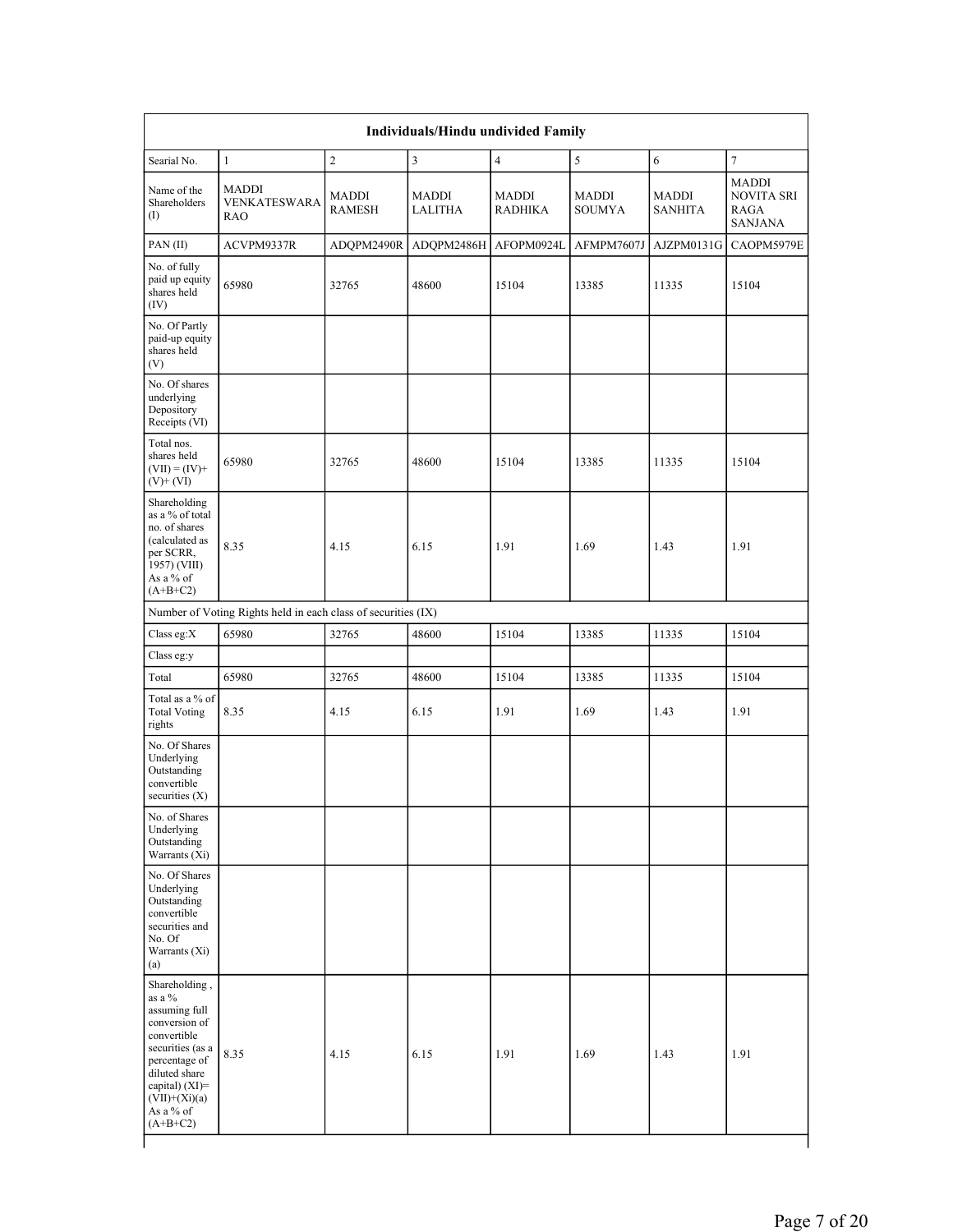| Number of Locked in shares (XII)                                        |                                                         |          |          |          |          |          |          |  |  |  |
|-------------------------------------------------------------------------|---------------------------------------------------------|----------|----------|----------|----------|----------|----------|--|--|--|
| No. $(a)$                                                               |                                                         |          |          |          |          |          |          |  |  |  |
| As a % of total<br>Shares held (b)                                      |                                                         |          |          |          |          |          |          |  |  |  |
|                                                                         | Number of Shares pledged or otherwise encumbered (XIII) |          |          |          |          |          |          |  |  |  |
| No. $(a)$                                                               |                                                         |          |          |          |          |          |          |  |  |  |
| As a % of total<br>Shares held (b)                                      |                                                         |          |          |          |          |          |          |  |  |  |
| Number of<br>equity shares<br>held in<br>dematerialized<br>form $(XIV)$ | 65980                                                   | 32765    | 48600    | 15104    | 13385    | 11335    | 15104    |  |  |  |
|                                                                         | Reason for not providing PAN                            |          |          |          |          |          |          |  |  |  |
| Reason for not<br>providing<br>PAN                                      |                                                         |          |          |          |          |          |          |  |  |  |
| Shareholder<br>type                                                     | Promoter                                                | Promoter | Promoter | Promoter | Promoter | Promoter | Promoter |  |  |  |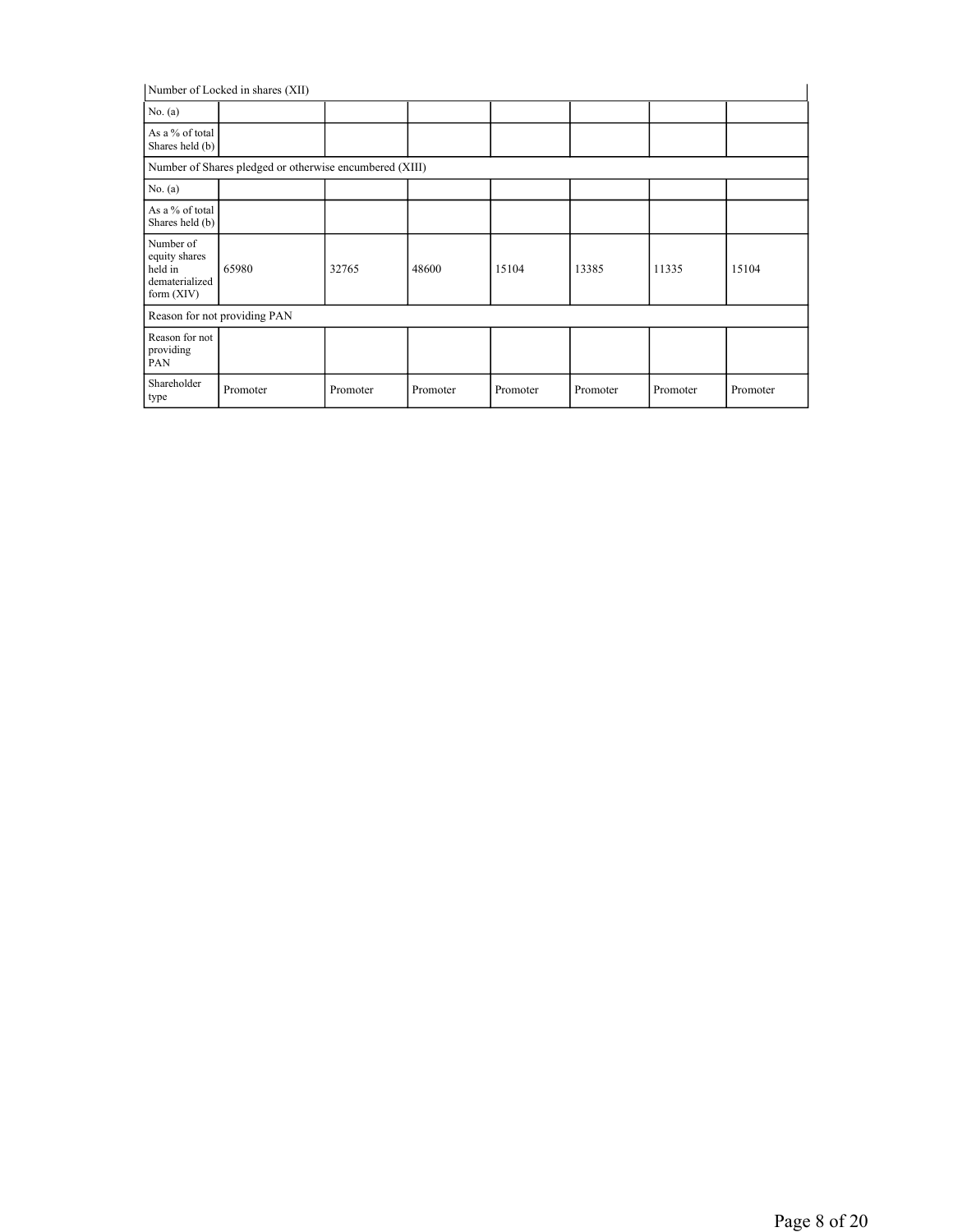| Individuals/Hindu undivided Family                                                                                                                                                        |                                                               |  |  |  |  |  |  |
|-------------------------------------------------------------------------------------------------------------------------------------------------------------------------------------------|---------------------------------------------------------------|--|--|--|--|--|--|
| Searial No.                                                                                                                                                                               |                                                               |  |  |  |  |  |  |
| Name of the<br>Shareholders (I)                                                                                                                                                           | Click here to go back                                         |  |  |  |  |  |  |
| PAN(II)                                                                                                                                                                                   | Total                                                         |  |  |  |  |  |  |
| No. of fully paid<br>up equity shares<br>held (IV)                                                                                                                                        | 202273                                                        |  |  |  |  |  |  |
| No. Of Partly paid-<br>up equity shares<br>held (V)                                                                                                                                       |                                                               |  |  |  |  |  |  |
| No. Of shares<br>underlying<br>Depository<br>Receipts (VI)                                                                                                                                |                                                               |  |  |  |  |  |  |
| Total nos. shares<br>held $(VII) = (IV) +$<br>$(V)$ + $(VI)$                                                                                                                              | 202273                                                        |  |  |  |  |  |  |
| Shareholding as a<br>% of total no. of<br>shares (calculated<br>as per SCRR,<br>1957) (VIII) As a<br>% of $(A+B+C2)$                                                                      | 25.6                                                          |  |  |  |  |  |  |
|                                                                                                                                                                                           | Number of Voting Rights held in each class of securities (IX) |  |  |  |  |  |  |
| Class eg: $X$                                                                                                                                                                             | 202273                                                        |  |  |  |  |  |  |
| Class eg:y                                                                                                                                                                                |                                                               |  |  |  |  |  |  |
| Total                                                                                                                                                                                     | 202273                                                        |  |  |  |  |  |  |
| Total as a % of<br><b>Total Voting rights</b>                                                                                                                                             | 25.6                                                          |  |  |  |  |  |  |
| No. Of Shares<br>Underlying<br>Outstanding<br>convertible<br>securities (X)                                                                                                               |                                                               |  |  |  |  |  |  |
| No. of Shares<br>Underlying<br>Outstanding<br>Warrants $(X_i)$                                                                                                                            |                                                               |  |  |  |  |  |  |
| No. Of Shares<br>Underlying<br>Outstanding<br>convertible<br>securities and No.<br>Of Warrants (Xi)<br>(a)                                                                                |                                                               |  |  |  |  |  |  |
| Shareholding, as a<br>% assuming full<br>conversion of<br>convertible<br>securities (as a<br>percentage of<br>diluted share<br>capital) (XI)= (VII)<br>$+(Xi)(a)$ As a % of<br>$(A+B+C2)$ | 25.6                                                          |  |  |  |  |  |  |
| Number of Locked in shares (XII)                                                                                                                                                          |                                                               |  |  |  |  |  |  |
| No. $(a)$                                                                                                                                                                                 |                                                               |  |  |  |  |  |  |
| As a % of total<br>Shares held (b)                                                                                                                                                        |                                                               |  |  |  |  |  |  |
|                                                                                                                                                                                           | Number of Shares pledged or otherwise encumbered (XIII)       |  |  |  |  |  |  |
| No. (a)                                                                                                                                                                                   |                                                               |  |  |  |  |  |  |
| As a % of total<br>Shares held (b)                                                                                                                                                        |                                                               |  |  |  |  |  |  |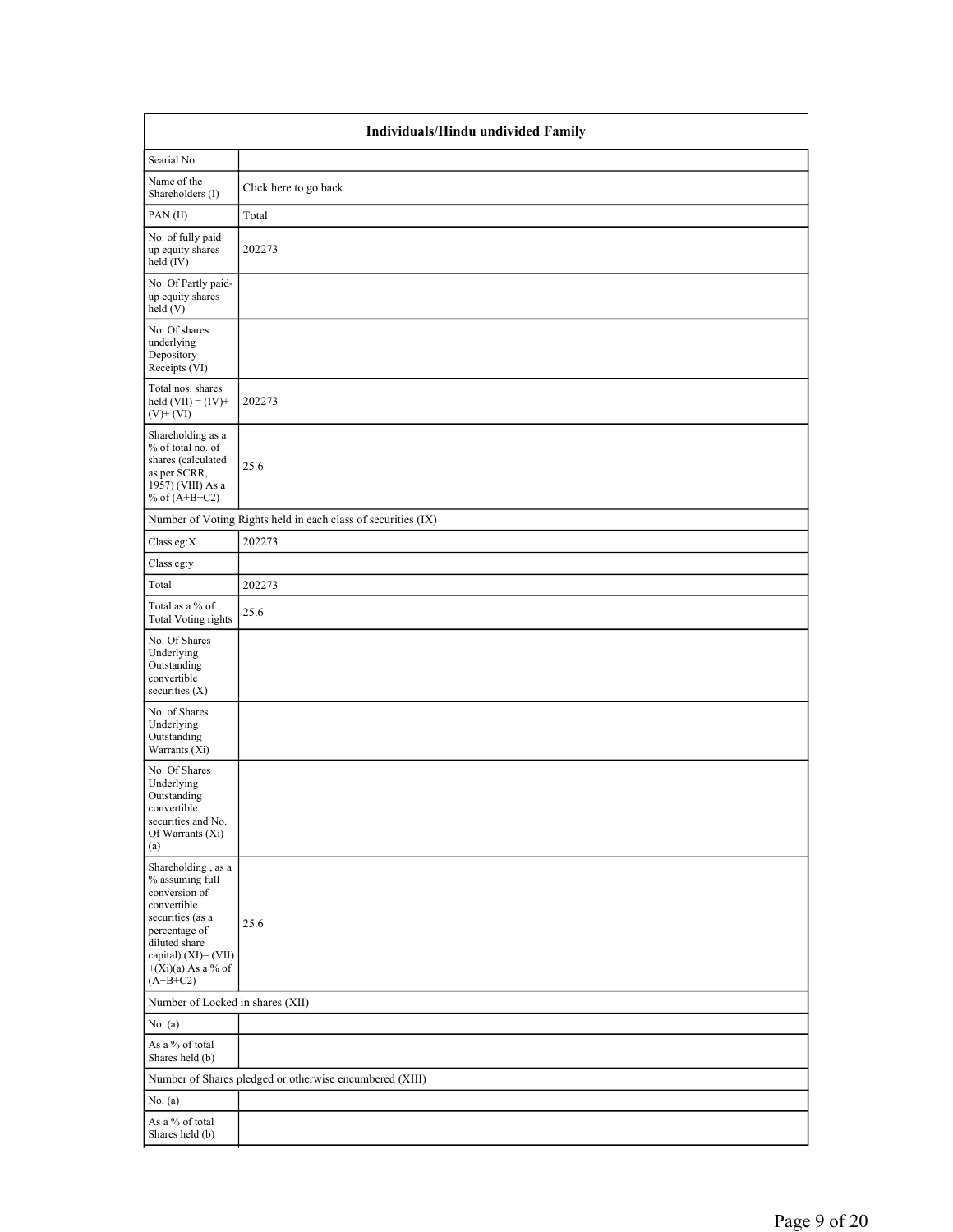| Number of equity<br>shares held in<br>dematerialized<br>form $(XIV)$ | 202273 |  |  |  |  |  |
|----------------------------------------------------------------------|--------|--|--|--|--|--|
| Reason for not providing PAN                                         |        |  |  |  |  |  |
| Reason for not<br>providing PAN                                      |        |  |  |  |  |  |
| Shareholder type                                                     |        |  |  |  |  |  |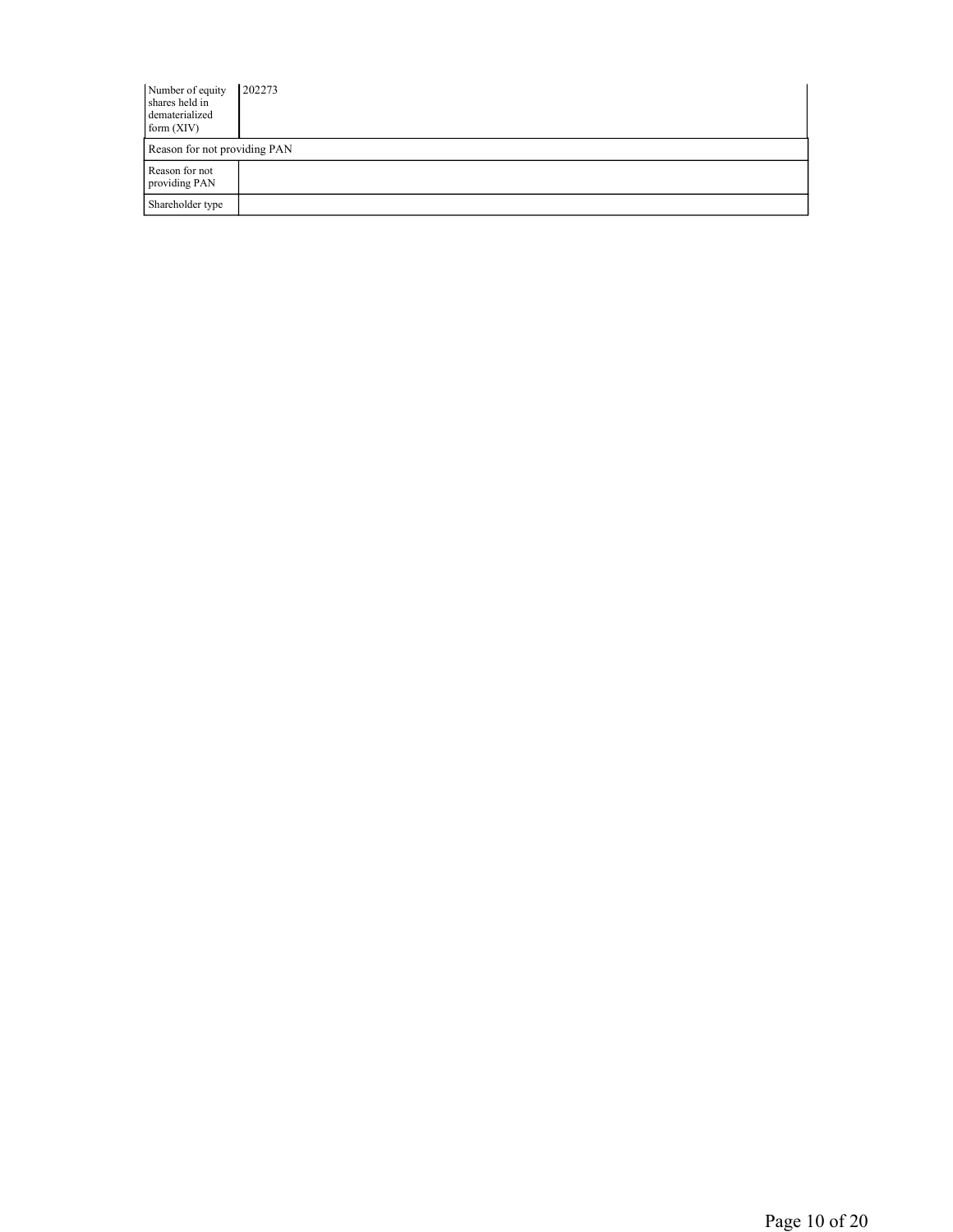|                                                                                                                                                                                       | Any Other (specify)                                           |                                             |                                           |                          |  |  |  |  |  |  |  |
|---------------------------------------------------------------------------------------------------------------------------------------------------------------------------------------|---------------------------------------------------------------|---------------------------------------------|-------------------------------------------|--------------------------|--|--|--|--|--|--|--|
| Searial No.                                                                                                                                                                           | $\mathbf{1}$                                                  | $\overline{2}$                              | 3                                         |                          |  |  |  |  |  |  |  |
| Category                                                                                                                                                                              | <b>Bodies Corporate</b>                                       | <b>Bodies Corporate</b>                     | <b>Bodies Corporate</b>                   | Click here to<br>go back |  |  |  |  |  |  |  |
| Name of the<br>Shareholders (I)                                                                                                                                                       | MADDI LAKSHMAIAH AND<br><b>COMPANY LIMITED</b>                | K.S.SUBBAIAH AND COMPANY<br>(INDIA) LIMITED | <b>ML AGRO PRODUCTS</b><br><b>LIMITED</b> |                          |  |  |  |  |  |  |  |
| PAN(II)                                                                                                                                                                               | AABCM4998B                                                    | AAACK1433G                                  | AABCM3928K                                | Total                    |  |  |  |  |  |  |  |
| No. of the<br>Shareholders (I)                                                                                                                                                        | $\mathbf{1}$                                                  | $\mathbf{1}$                                | $\mathbf{1}$                              | 3                        |  |  |  |  |  |  |  |
| No. of fully paid<br>up equity shares<br>held (IV)                                                                                                                                    | 153763                                                        | 120900                                      | 100000                                    | 374663                   |  |  |  |  |  |  |  |
| No. Of Partly paid-<br>up equity shares<br>held (V)                                                                                                                                   |                                                               |                                             |                                           |                          |  |  |  |  |  |  |  |
| No. Of shares<br>underlying<br>Depository<br>Receipts (VI)                                                                                                                            |                                                               |                                             |                                           |                          |  |  |  |  |  |  |  |
| Total nos. shares<br>held $(VII) = (IV) +$<br>$(V)$ + $(VI)$                                                                                                                          | 153763                                                        | 120900                                      | 100000                                    | 374663                   |  |  |  |  |  |  |  |
| Shareholding as a<br>% of total no. of<br>shares (calculated<br>as per SCRR,<br>1957) (VIII) As a<br>% of $(A+B+C2)$                                                                  | 19.46                                                         | 15.3                                        | 12.66                                     | 47.43                    |  |  |  |  |  |  |  |
|                                                                                                                                                                                       | Number of Voting Rights held in each class of securities (IX) |                                             |                                           |                          |  |  |  |  |  |  |  |
| Class eg: X                                                                                                                                                                           | 153763                                                        | 120900                                      | 100000                                    | 374663                   |  |  |  |  |  |  |  |
| Class eg:y                                                                                                                                                                            |                                                               |                                             |                                           |                          |  |  |  |  |  |  |  |
| Total                                                                                                                                                                                 | 153763                                                        | 120900                                      | 100000                                    | 374663                   |  |  |  |  |  |  |  |
| Total as a % of<br>Total Voting rights                                                                                                                                                | 19.46                                                         | 15.3                                        | 12.66                                     | 47.43                    |  |  |  |  |  |  |  |
| No. Of Shares<br>Underlying<br>Outstanding<br>convertible<br>securities $(X)$                                                                                                         |                                                               |                                             |                                           |                          |  |  |  |  |  |  |  |
| No. of Shares<br>Underlying<br>Outstanding<br>Warrants (Xi)                                                                                                                           |                                                               |                                             |                                           |                          |  |  |  |  |  |  |  |
| No. Of Shares<br>Underlying<br>Outstanding<br>convertible<br>securities and No.<br>Of Warrants (Xi)<br>(a)                                                                            |                                                               |                                             |                                           |                          |  |  |  |  |  |  |  |
| Shareholding, as a<br>% assuming full<br>conversion of<br>convertible<br>securities (as a<br>percentage of<br>diluted share<br>capital) (XI)= (VII)<br>$+(X)$ As a % of<br>$(A+B+C2)$ | 19.46                                                         | 15.3                                        | 12.66                                     | 47.43                    |  |  |  |  |  |  |  |
| Number of Locked in shares (XII)                                                                                                                                                      |                                                               |                                             |                                           |                          |  |  |  |  |  |  |  |
| No. $(a)$                                                                                                                                                                             |                                                               |                                             |                                           |                          |  |  |  |  |  |  |  |
| As a % of total<br>Shares held (b)                                                                                                                                                    |                                                               |                                             |                                           |                          |  |  |  |  |  |  |  |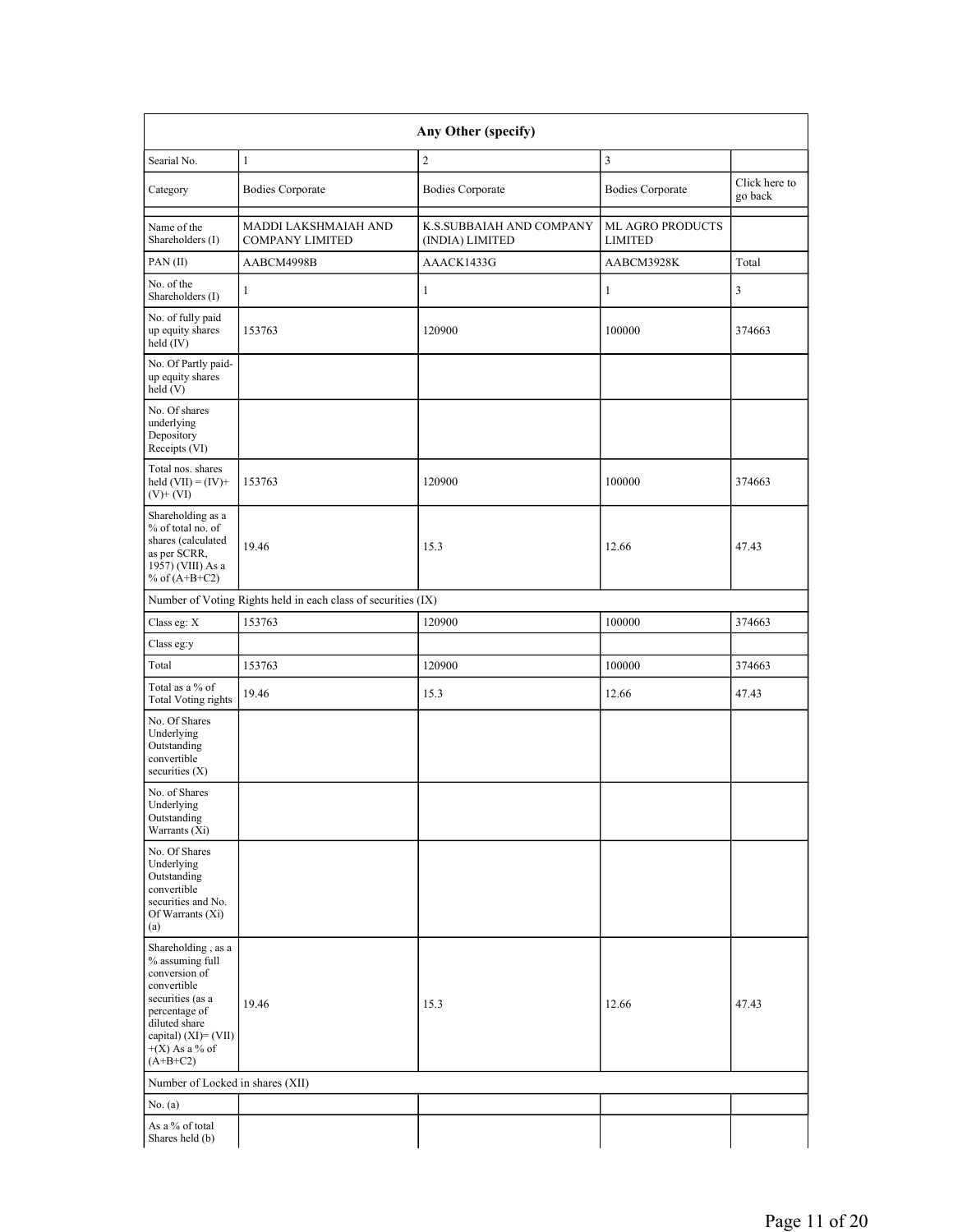| Number of Shares pledged or otherwise encumbered (XIII)              |                |                |                |        |  |  |  |  |
|----------------------------------------------------------------------|----------------|----------------|----------------|--------|--|--|--|--|
| No. $(a)$                                                            |                |                |                |        |  |  |  |  |
| As a % of total<br>Shares held (b)                                   |                |                |                |        |  |  |  |  |
| Number of equity<br>shares held in<br>dematerialized<br>form $(XIV)$ | 153763         | 120900         | 100000         | 374663 |  |  |  |  |
| Reason for not providing PAN                                         |                |                |                |        |  |  |  |  |
| Reason for not<br>providing PAN                                      |                |                |                |        |  |  |  |  |
| Shareholder type                                                     | Promoter Group | Promoter Group | Promoter Group |        |  |  |  |  |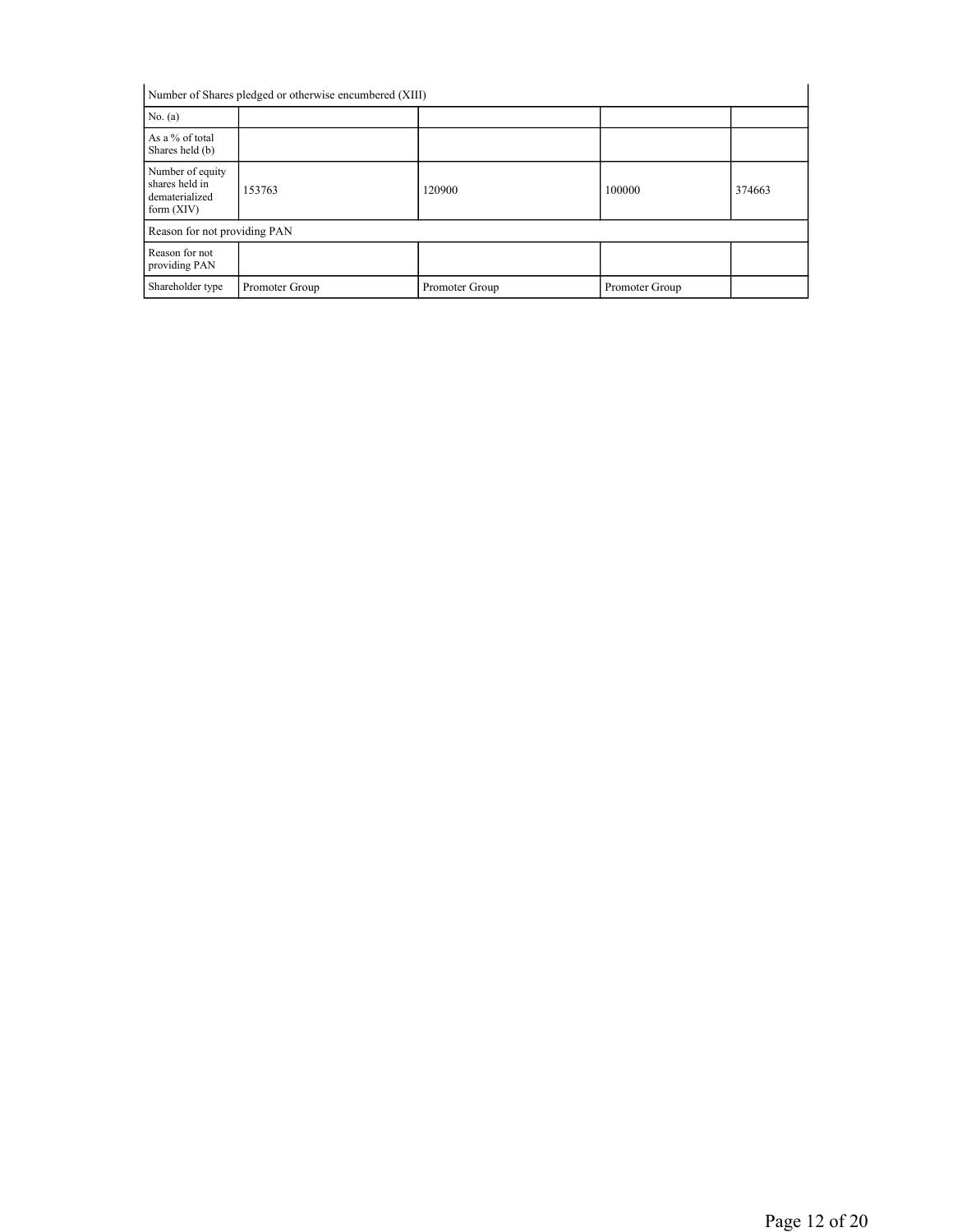| <b>Financial Institutions/ Banks</b>                                                                                                                                                  |                                                               |                    |                       |
|---------------------------------------------------------------------------------------------------------------------------------------------------------------------------------------|---------------------------------------------------------------|--------------------|-----------------------|
| Searial No.                                                                                                                                                                           | $\mathbf{1}$                                                  | $\overline{c}$     |                       |
| Name of the<br>Shareholders (I)                                                                                                                                                       | <b>I.C.I.C.I. BANK LTD</b>                                    | <b>CANARA BANK</b> | Click here to go back |
| PAN(II)                                                                                                                                                                               | AAACI1195H                                                    | AAACC6106G         | Total                 |
| No. of fully paid<br>up equity shares<br>held $(IV)$                                                                                                                                  | 49563                                                         | 13686              | 63249                 |
| No. Of Partly paid-<br>up equity shares<br>held(V)                                                                                                                                    |                                                               |                    |                       |
| No. Of shares<br>underlying<br>Depository<br>Receipts (VI)                                                                                                                            |                                                               |                    |                       |
| Total nos. shares<br>held $(VII) = (IV) +$<br>$(V)$ + $(VI)$                                                                                                                          | 49563                                                         | 13686              | 63249                 |
| Shareholding as a<br>% of total no. of<br>shares (calculated<br>as per SCRR,<br>$1957$ ) (VIII) As a<br>% of $(A+B+C2)$                                                               | 6.27                                                          | 1.73               | 8.01                  |
|                                                                                                                                                                                       | Number of Voting Rights held in each class of securities (IX) |                    |                       |
| Class eg: X                                                                                                                                                                           | 49563                                                         | 13686              | 63249                 |
| Class eg:y                                                                                                                                                                            |                                                               |                    |                       |
| Total                                                                                                                                                                                 | 49563                                                         | 13686              | 63249                 |
| Total as a % of<br>Total Voting rights                                                                                                                                                | 6.27                                                          | 1.73               | 8.01                  |
| No. Of Shares<br>Underlying<br>Outstanding<br>convertible<br>securities $(X)$                                                                                                         |                                                               |                    |                       |
| No. of Shares<br>Underlying<br>Outstanding<br>Warrants (Xi)                                                                                                                           |                                                               |                    |                       |
| No. Of Shares<br>Underlying<br>Outstanding<br>convertible<br>securities and No.<br>Of Warrants (Xi)<br>(a)                                                                            |                                                               |                    |                       |
| Shareholding, as a<br>% assuming full<br>conversion of<br>convertible<br>securities (as a<br>percentage of<br>diluted share<br>capital) (XI)= (VII)<br>$+(X)$ As a % of<br>$(A+B+C2)$ | 6.27                                                          | 1.73               | 8.01                  |
| Number of Locked in shares (XII)                                                                                                                                                      |                                                               |                    |                       |
| No. (a)                                                                                                                                                                               |                                                               |                    |                       |
| As a % of total<br>Shares held (b)                                                                                                                                                    |                                                               |                    |                       |
| Number of equity<br>shares held in<br>dematerialized<br>form $(XIV)$                                                                                                                  | 49563                                                         | 13686              | 63249                 |
| Reason for not providing PAN                                                                                                                                                          |                                                               |                    |                       |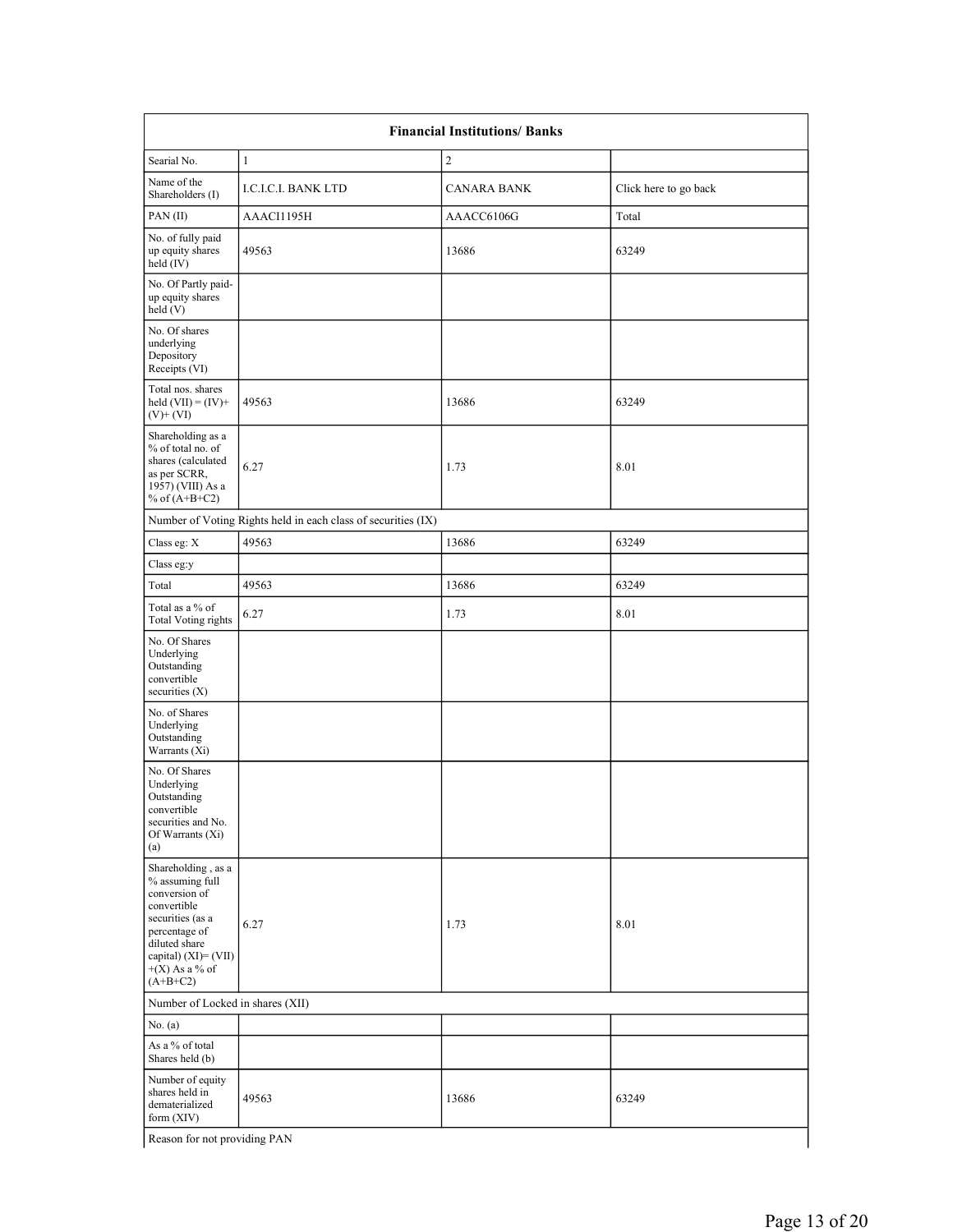| Reason for not |  |  |
|----------------|--|--|
| providing PAN  |  |  |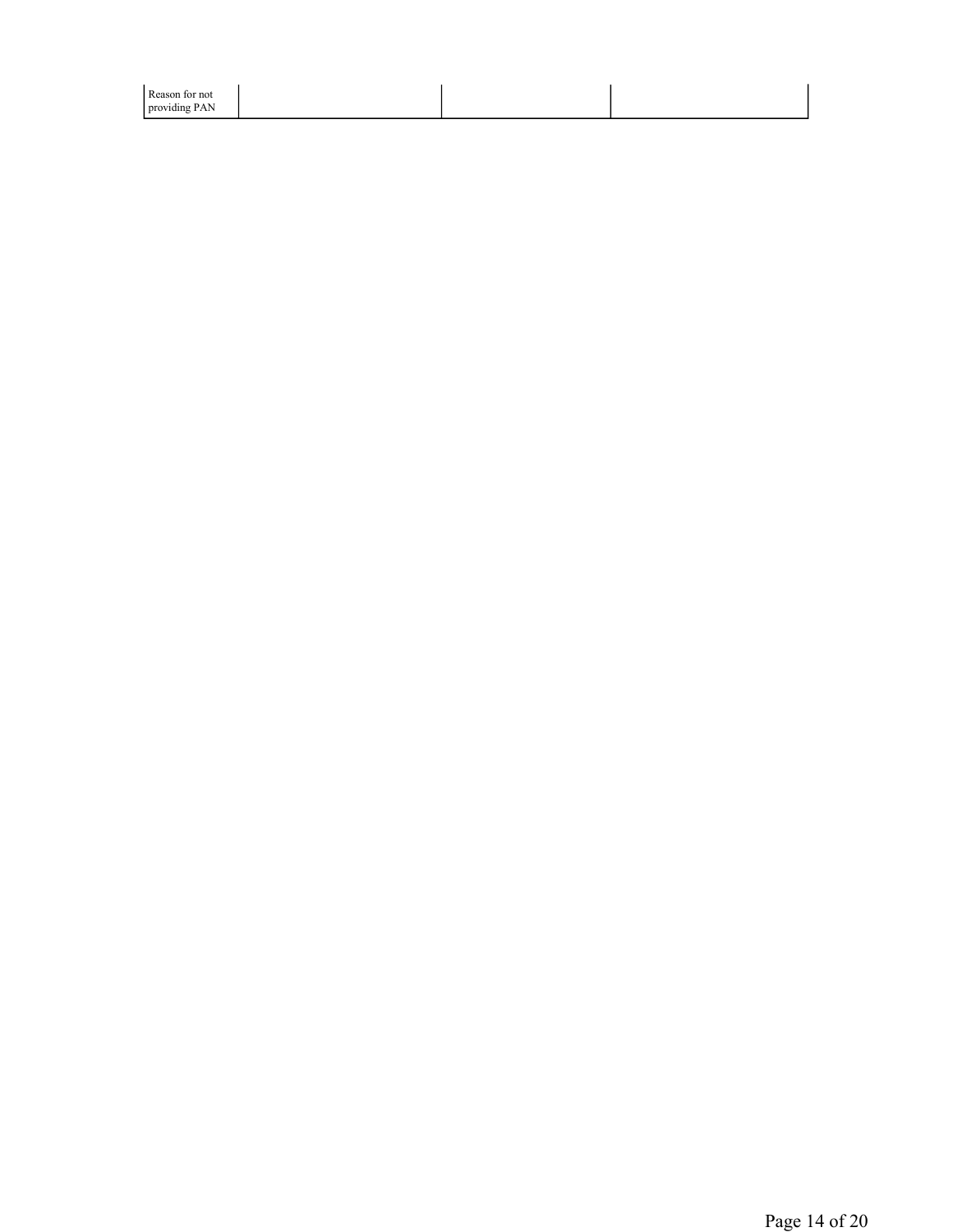|                                                                                                                                                                                       |                                                               | Individuals - ii. Individual shareholders holding nominal share capital in excess of Rs. 2 lakhs. |                       |
|---------------------------------------------------------------------------------------------------------------------------------------------------------------------------------------|---------------------------------------------------------------|---------------------------------------------------------------------------------------------------|-----------------------|
| Searial No.                                                                                                                                                                           | $\mathbf{1}$                                                  | $\overline{c}$                                                                                    |                       |
| Name of the<br>Shareholders (I)                                                                                                                                                       | GABBITA HANUMAKRISHNA SAI                                     | NOONEY MALLIKHARJUNA SWAMY                                                                        | Click here to go back |
| PAN(II)                                                                                                                                                                               | BHMPG8531N                                                    | AAZPN4234A                                                                                        | Total                 |
| No. of fully paid<br>up equity shares<br>held (IV)                                                                                                                                    | 31625                                                         | 36500                                                                                             | 68125                 |
| No. Of Partly paid-<br>up equity shares<br>held(V)                                                                                                                                    |                                                               |                                                                                                   |                       |
| No. Of shares<br>underlying<br>Depository<br>Receipts (VI)                                                                                                                            |                                                               |                                                                                                   |                       |
| Total nos. shares<br>held $(VII) = (IV) +$<br>$(V)$ + $(VI)$                                                                                                                          | 31625                                                         | 36500                                                                                             | 68125                 |
| Shareholding as a<br>% of total no. of<br>shares (calculated<br>as per SCRR,<br>1957) (VIII) As a<br>% of $(A+B+C2)$                                                                  | $\overline{4}$                                                | 4.62                                                                                              | 8.62                  |
|                                                                                                                                                                                       | Number of Voting Rights held in each class of securities (IX) |                                                                                                   |                       |
| Class eg: X                                                                                                                                                                           | 31625                                                         | 36500                                                                                             | 68125                 |
| Class eg:y                                                                                                                                                                            |                                                               |                                                                                                   |                       |
| Total                                                                                                                                                                                 | 31625                                                         | 36500                                                                                             | 68125                 |
| Total as a % of<br>Total Voting rights                                                                                                                                                | $\overline{4}$                                                | 4.62                                                                                              | 8.62                  |
| No. Of Shares<br>Underlying<br>Outstanding<br>convertible<br>securities $(X)$                                                                                                         |                                                               |                                                                                                   |                       |
| No. of Shares<br>Underlying<br>Outstanding<br>Warrants (Xi)                                                                                                                           |                                                               |                                                                                                   |                       |
| No. Of Shares<br>Underlying<br>Outstanding<br>convertible<br>securities and No.<br>Of Warrants $(X_i)$<br>(a)                                                                         |                                                               |                                                                                                   |                       |
| Shareholding, as a<br>% assuming full<br>conversion of<br>convertible<br>securities (as a<br>percentage of<br>diluted share<br>capital) (XI)= (VII)<br>$+(X)$ As a % of<br>$(A+B+C2)$ | $\overline{4}$                                                | 4.62                                                                                              | 8.62                  |
| Number of Locked in shares (XII)                                                                                                                                                      |                                                               |                                                                                                   |                       |
| No. $(a)$                                                                                                                                                                             |                                                               |                                                                                                   |                       |
| As a % of total<br>Shares held (b)                                                                                                                                                    |                                                               |                                                                                                   |                       |
| Number of equity<br>shares held in<br>dematerialized<br>form (XIV)                                                                                                                    | 31625                                                         | 36500                                                                                             | 68125                 |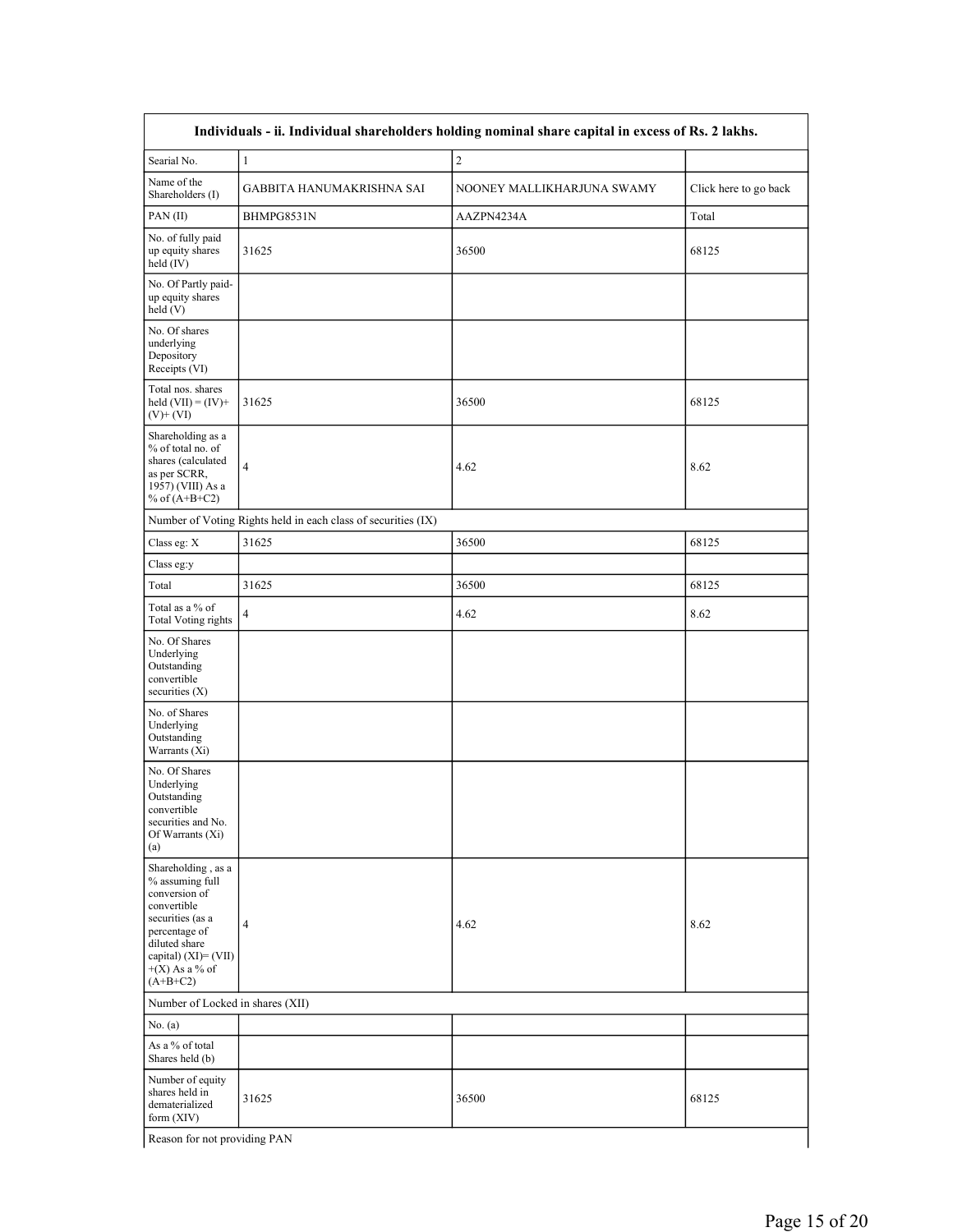| Reason for not |  |  |
|----------------|--|--|
| providing PAN  |  |  |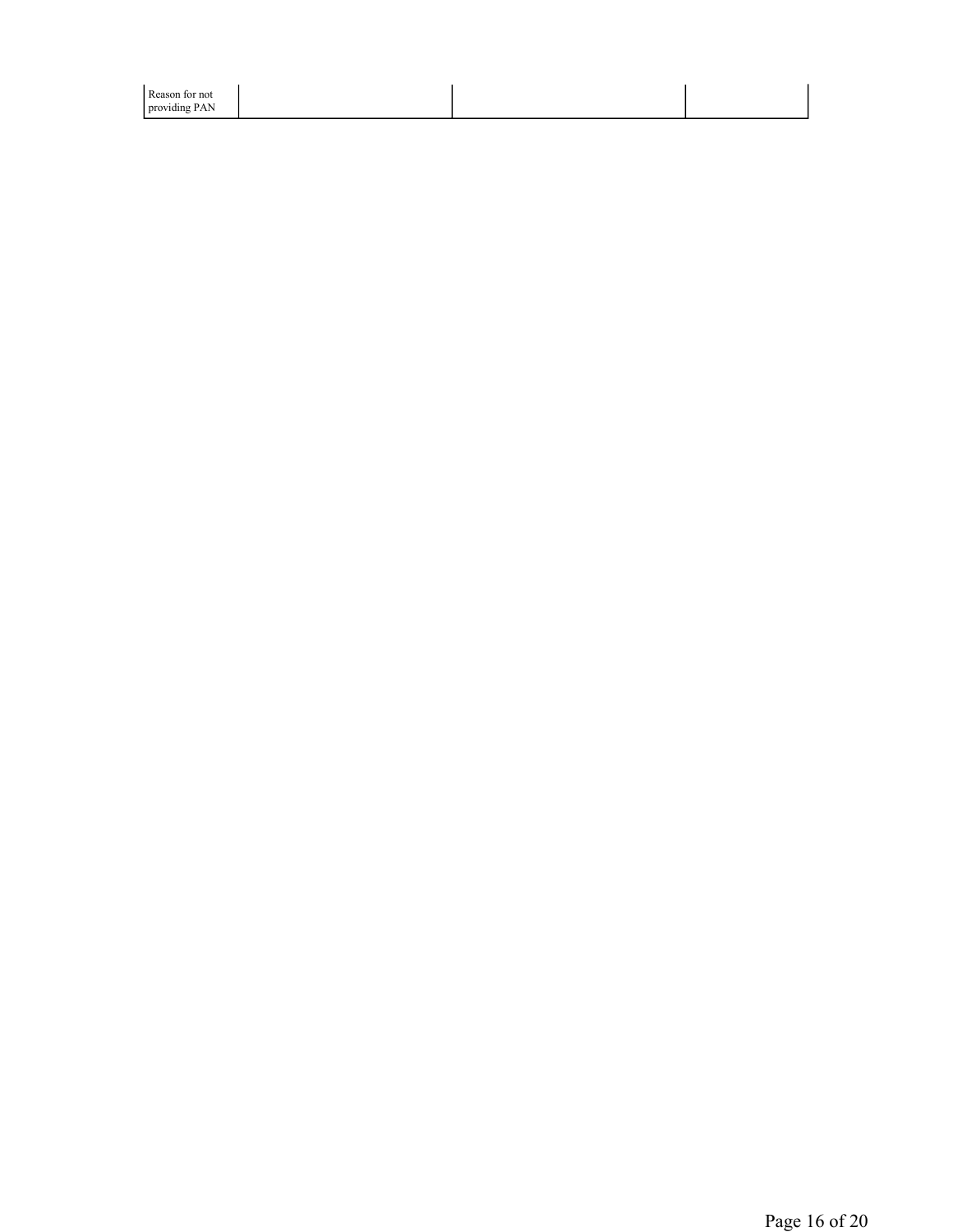| Any Other (specify)                                                                                                                                                                      |                                                               |                       |  |
|------------------------------------------------------------------------------------------------------------------------------------------------------------------------------------------|---------------------------------------------------------------|-----------------------|--|
| Searial No.                                                                                                                                                                              | $\mathbf{1}$                                                  |                       |  |
| Category                                                                                                                                                                                 | <b>IEPF</b>                                                   |                       |  |
| Category / More<br>than 1 percentage                                                                                                                                                     | More than 1 percentage of shareholding                        |                       |  |
| Name of the<br>Shareholders (I)                                                                                                                                                          | <b>IEPF AUTHORITY</b>                                         | Click here to go back |  |
| PAN(II)                                                                                                                                                                                  |                                                               | Total                 |  |
| No. of the<br>Shareholders (I)                                                                                                                                                           | 1                                                             | $\boldsymbol{0}$      |  |
| No. of fully paid<br>up equity shares<br>held $(IV)$                                                                                                                                     | 33110                                                         | $\boldsymbol{0}$      |  |
| No. Of Partly paid-<br>up equity shares<br>held(V)                                                                                                                                       |                                                               |                       |  |
| No. Of shares<br>underlying<br>Depository<br>Receipts (VI)                                                                                                                               |                                                               |                       |  |
| Total nos. shares<br>held $(VII) = (IV) +$<br>$(V)$ + $(VI)$                                                                                                                             | 33110                                                         | $\boldsymbol{0}$      |  |
| Shareholding as a<br>% of total no. of<br>shares (calculated<br>as per SCRR,<br>1957) (VIII) As a<br>% of $(A+B+C2)$                                                                     | 4.19                                                          | $\boldsymbol{0}$      |  |
|                                                                                                                                                                                          | Number of Voting Rights held in each class of securities (IX) |                       |  |
| Class eg: X                                                                                                                                                                              | 33110                                                         | $\boldsymbol{0}$      |  |
| Class eg:y                                                                                                                                                                               |                                                               |                       |  |
| Total                                                                                                                                                                                    | 33110                                                         | $\boldsymbol{0}$      |  |
| Total as a % of<br><b>Total Voting rights</b>                                                                                                                                            | 4.19                                                          | $\boldsymbol{0}$      |  |
| No. Of Shares<br>Underlying<br>Outstanding<br>convertible<br>securities $(X)$                                                                                                            |                                                               |                       |  |
| No. of Shares<br>Underlying<br>Outstanding<br>Warrants $(X_i)$                                                                                                                           |                                                               |                       |  |
| No. Of Shares<br>Underlying<br>Outstanding<br>convertible<br>securities and No.<br>Of Warrants (Xi)<br>(a)                                                                               |                                                               |                       |  |
| Shareholding, as a<br>% assuming full<br>conversion of<br>convertible<br>securities (as a<br>percentage of<br>diluted share<br>capital) $(XI) = (VII)$<br>$+(X)$ As a % of<br>$(A+B+C2)$ | 4.19                                                          | $\boldsymbol{0}$      |  |
| Number of Locked in shares (XII)                                                                                                                                                         |                                                               |                       |  |
| No. (a)                                                                                                                                                                                  |                                                               |                       |  |
|                                                                                                                                                                                          |                                                               |                       |  |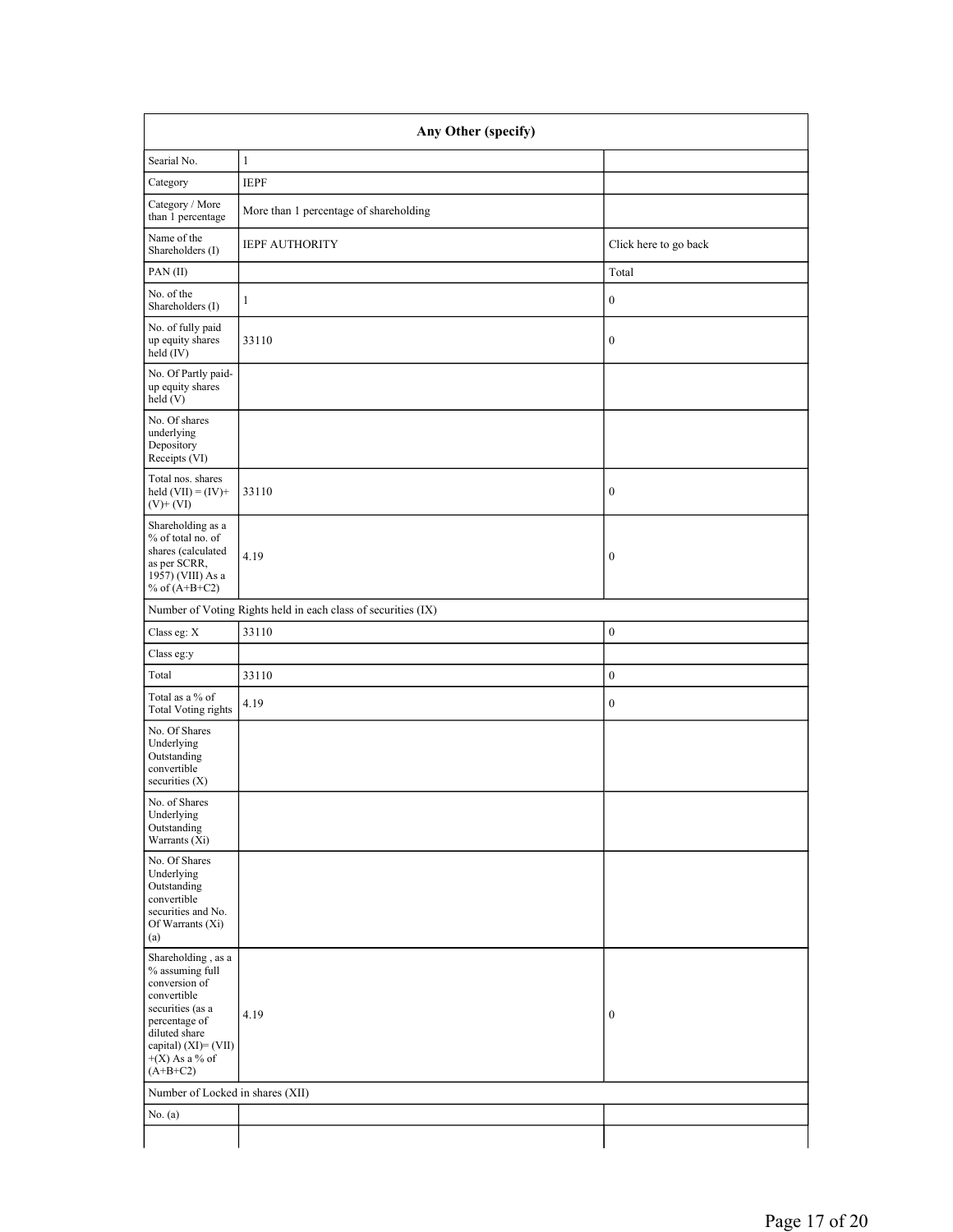| As a % of total<br>Shares held (b)                                   |                        |          |
|----------------------------------------------------------------------|------------------------|----------|
| Number of equity<br>shares held in<br>dematerialized<br>form $(XIV)$ | 33110                  | $\bf{0}$ |
| Reason for not providing PAN                                         |                        |          |
| Reason for not<br>providing PAN                                      | Textual Information(1) |          |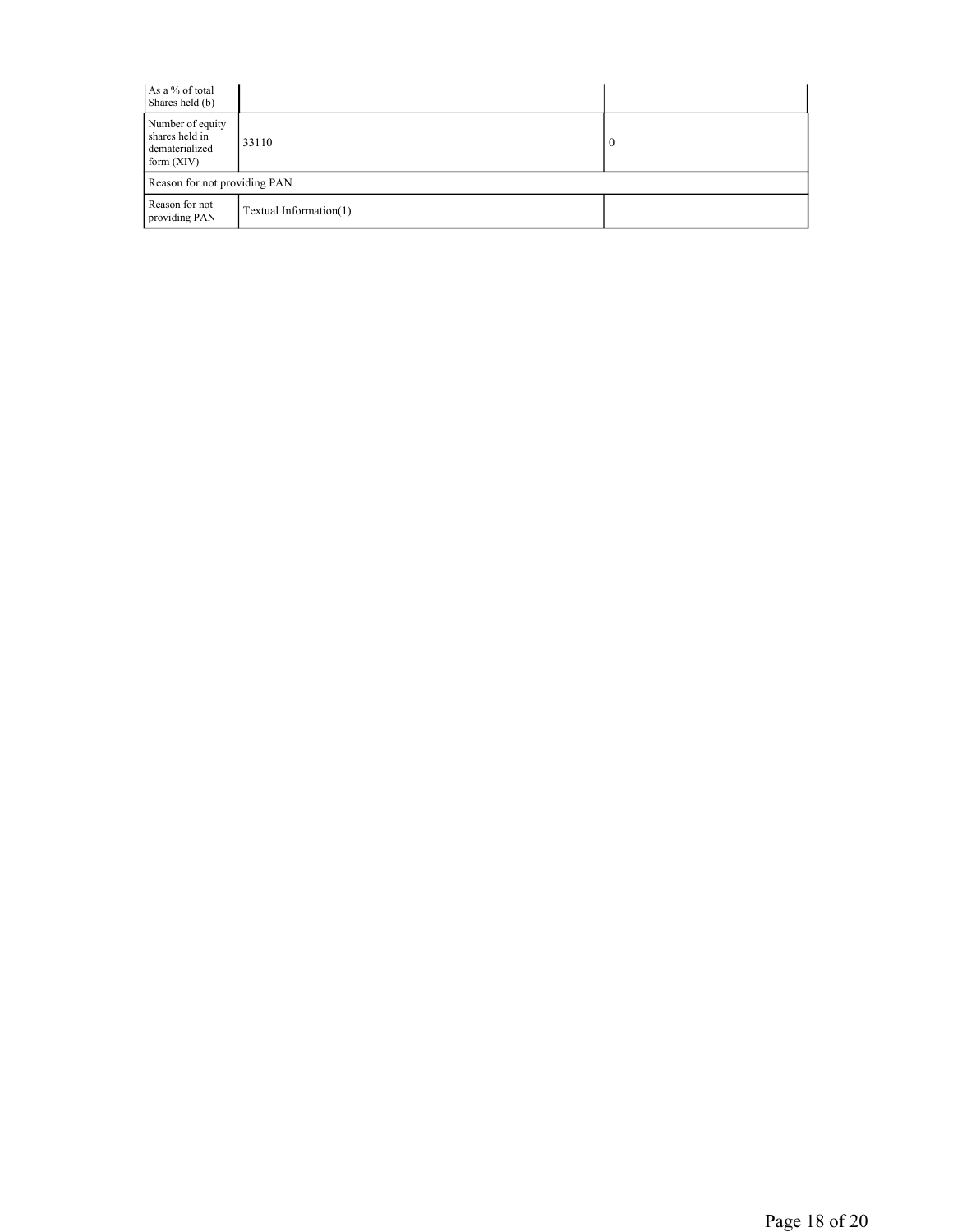|                        | <b>Text Block</b>                                             |
|------------------------|---------------------------------------------------------------|
| Textual Information(1) | Since the share were registered in the name of IEPF authority |